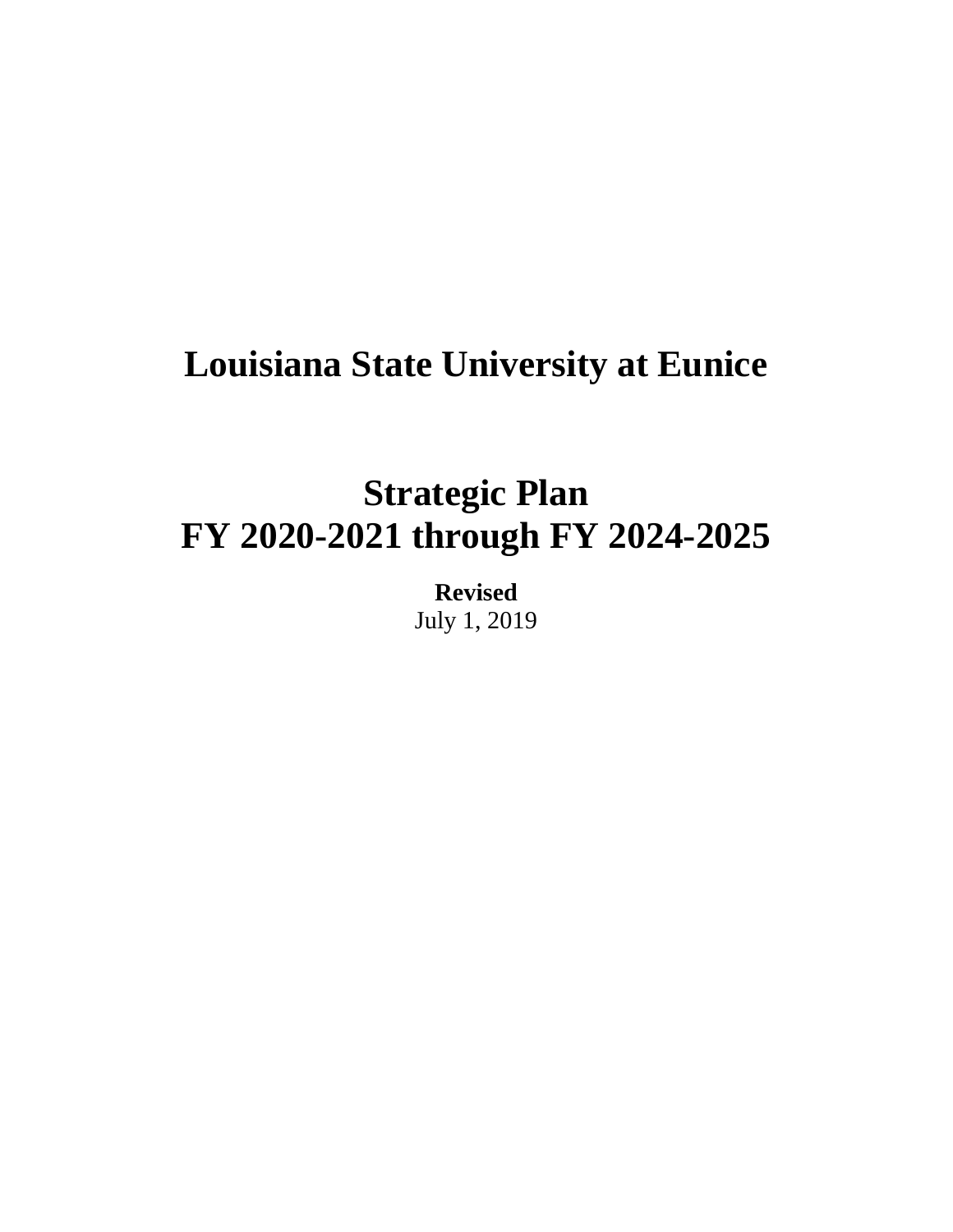## **Vision Statement:**

To establish LSU at Eunice as the model comprehensive two-year college in Louisiana through a total institutional commitment to quality, "state-of-the-art" education and student success in: degrees, transfer preparation, career education, adult/workforce education and customized business/industry training

## **Mission Statement:**

The purpose of Louisiana State University at Eunice is to serve the needs of its constituency in keeping with the mission of the overall Louisiana State University. Specifically, LSU at Eunice seeks to provide programs and services normally associated with a comprehensive two-year college. Accordingly, the role, scope, and mission statement for LSU at Eunice, as promulgated in the "LSU at Eunice Strategic Plan: Blueprint for the Future" and approved by the LSU Board of Supervisors is as follows:

Louisiana State University at Eunice, a campus of Louisiana State University System, is a comprehensive, open admissions institution of higher education. The University is dedicated to high quality, low-cost education and is committed to academic excellence and the dignity and worth of the individual. To this end, Louisiana State University at Eunice offers associate degrees, certificates and continuing education programs as well as transfer curricula. Its curricula span the liberal arts, sciences, business and technology, pre-professional and professional areas for the benefit of a diverse population. All who can benefit from its resources deserve the opportunity to pursue the goal of lifelong learning and to expand their knowledge and skills at LSU at Eunice.

In fulfillment of this mission, Louisiana State University at Eunice strives to achieve the following:

- 1. Encourage traditional and nontraditional populations to take advantage of educational opportunities.
- 2. Create a learning environment which facilitates the integration of knowledge and the development of the whole person.
- 3. Provide a general education which requires all students to master the skills and competencies necessary for lifelong learning.
- 4. Provide programs which parallel four-year college and university courses, including special honors courses, which are directly transferable.
- 5. Prepare students to meet employment opportunities as determined by regional needs.
- 6. Prepare programs of developmental studies which will upgrade student skills to the levels necessary for successful college experience.
- 7. Provide the necessary support services to help students realize their maximum potential.
- 8. Create and offer programs of Continuing/Adult Education and community service which respond to the needs of the area.

LSU at Eunice will continue to serve the educational and cultural needs of its service area by offering necessary certificate and associate degree programs. Since high quality technical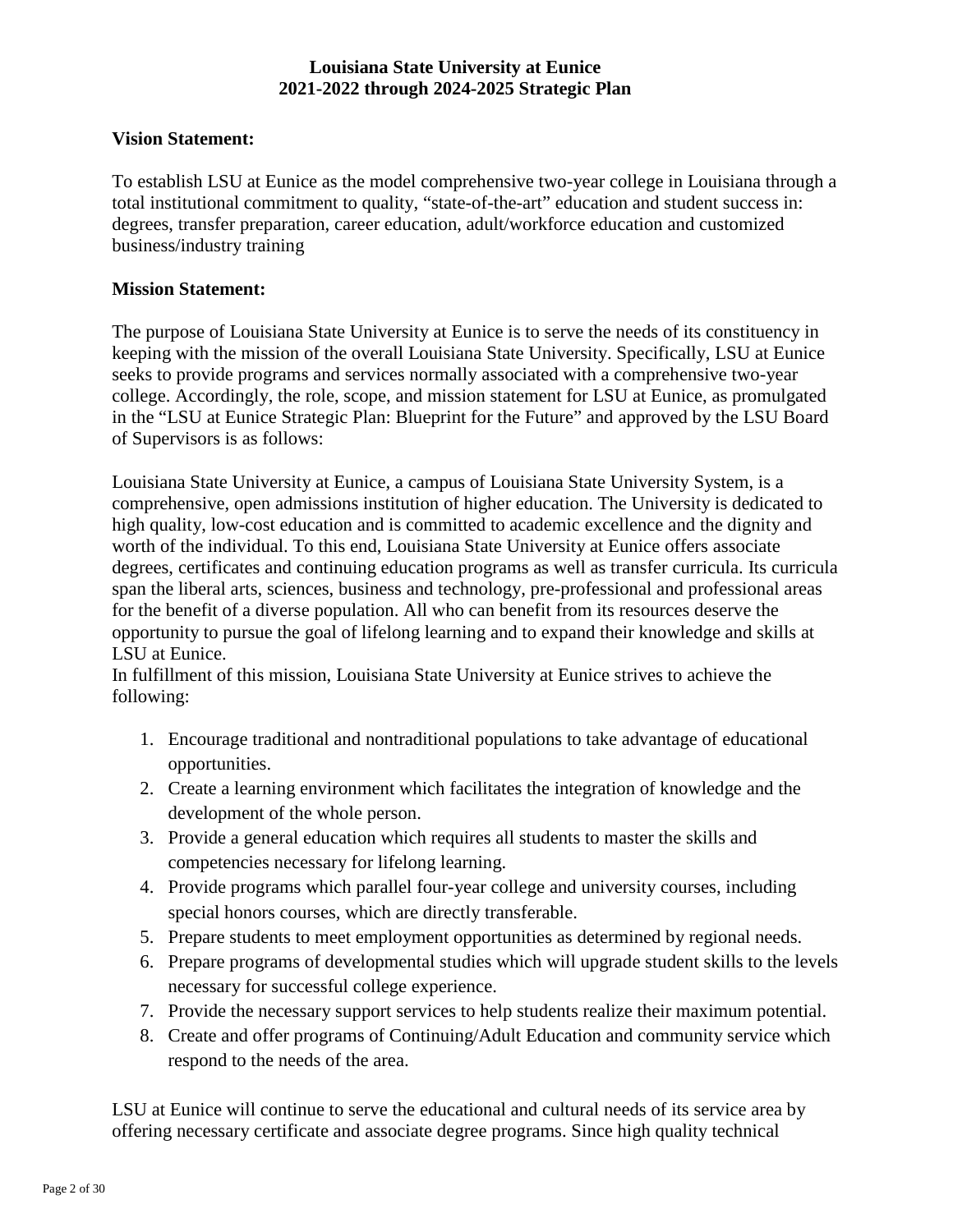programs are crucial to economic development, the institution will continue to expand its relationship with local business and industry to identify area workforce needs. The institution will also work closely with four-year colleges in the area to further increase matriculation opportunities for its students. Public service activities will be undertaken to meet the needs of the service area and to raise the level of education and improve the quality of life for area citizens.

## **Philosophy Statement**

Louisiana State University at Eunice is committed to the principle that individuals should have the opportunity to develop themselves through education commensurate with their capabilities and interests. To this end, the University strives to provide educational programs and related services which reflect and respond to the diversified interests, aptitudes, talents, needs, and goals of its constituency.

## **Strategic Goals**

To serve the citizens of Louisiana and position the University strategically, LSU at Eunice seeks to:

- 1. Ensure student access
- 2. Strengthen student success
- 3. Expand partnerships
- 4. Demonstrate a culture of continuous improvement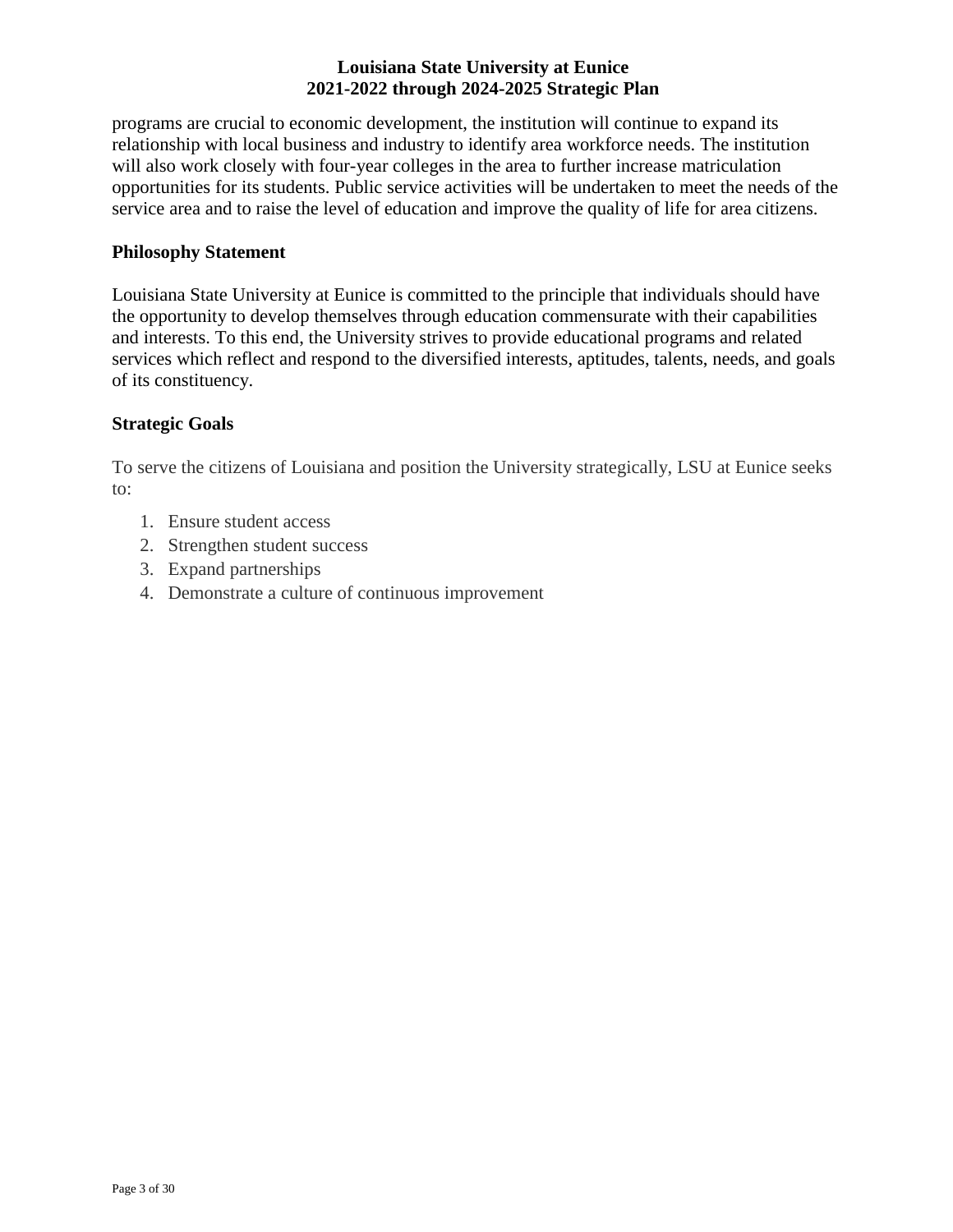## **Goals and Objectives:**

| I.<br><b>Goal: Increase Opportunities for Student Access and Success</b> |                                                                                                                                                       |
|--------------------------------------------------------------------------|-------------------------------------------------------------------------------------------------------------------------------------------------------|
| Objective I.1.                                                           | Maintain the fall headcount enrollment at the baseline level of 3,232 in<br><b>Fall 2018.</b>                                                         |
|                                                                          | Link to State Outcome Goals: Youth Education, Better Health, Diversified<br>Economic Growth, and Transparent, Accountable and Effective<br>Government |
| <b>Strategy I.1.1:</b>                                                   | Implement the LSUE Strategic Enrollment Plan.                                                                                                         |
| <b>Strategy I.1.2:</b>                                                   | Continue partnership with Louisiana State University at Alexandria.                                                                                   |
| <b>Strategy I.1.3:</b>                                                   | Strengthen the LSU Pathway Referral program.                                                                                                          |
| <b>Strategy I.1.4:</b>                                                   | Strategically expand online enrollments through partnership with LSU<br>Online.                                                                       |
| <b>Strategy I.1.5:</b>                                                   | Expand dual and cross enrollment agreements with public school districts<br>and among postsecondary institutions.                                     |
| <b>Strategy I.1.6:</b>                                                   | Develop a plan to recruit and retain non-traditional students.                                                                                        |

## **Performance Indicators:**

| Output:  | Number of students enrolled in fall (as of 14 <sup>th</sup> day) in LSU at Eunice                |
|----------|--------------------------------------------------------------------------------------------------|
| Outcome: | Percent change in the number of students enrolled in fall (as of $14th$ day) in<br>LSU at Eunice |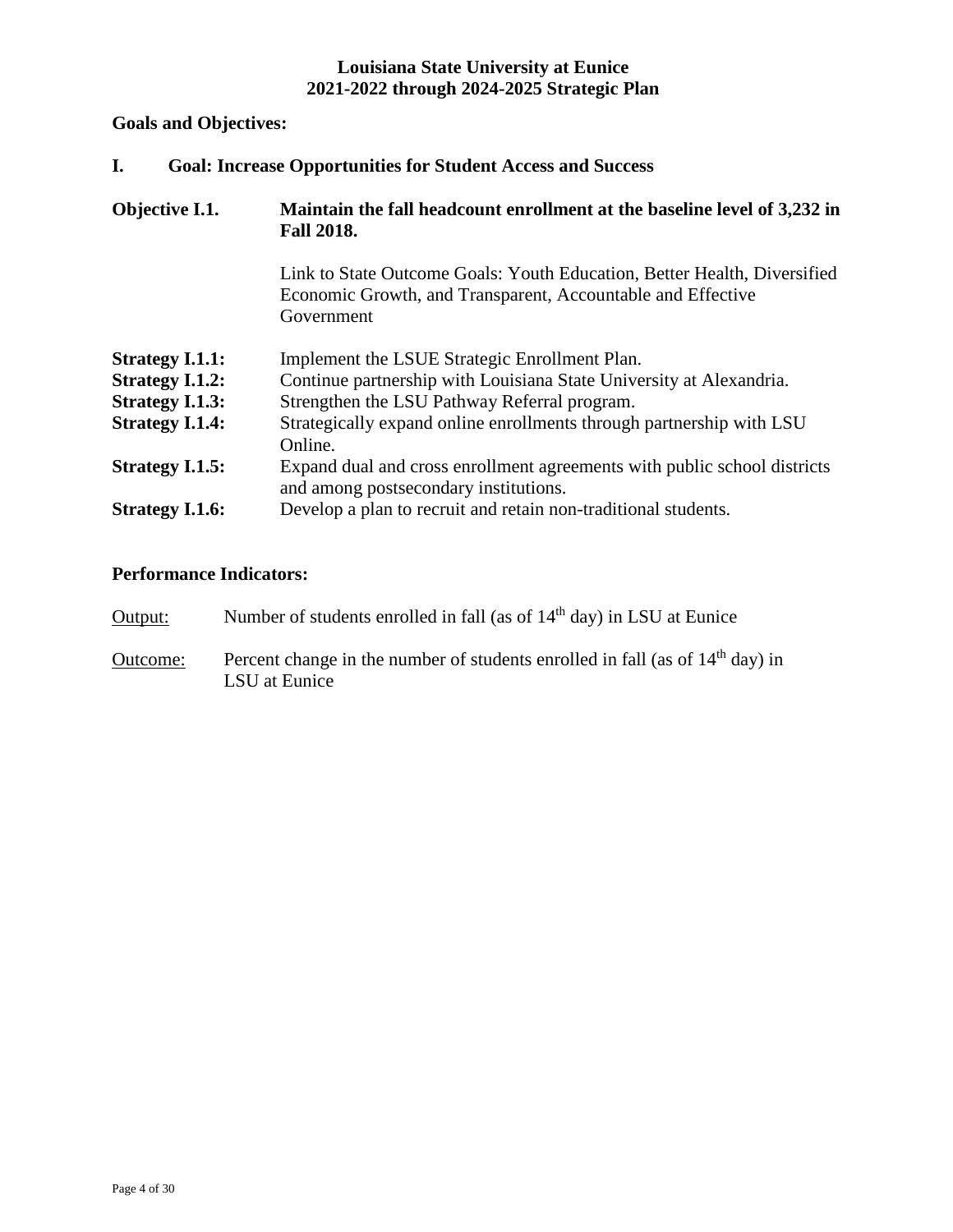| II. | Goal:                                              | <b>Ensure Quality and Accountability</b>                                                                                                                                                                                                                                                                                              |
|-----|----------------------------------------------------|---------------------------------------------------------------------------------------------------------------------------------------------------------------------------------------------------------------------------------------------------------------------------------------------------------------------------------------|
|     | <b>Objective II.1:</b>                             | Increase the percentage of first-time in college, full-time, associate<br>degree-seeking students retained to the second Fall at the same<br>institution of initial enrollment by 2.0 percentage points from the Fall<br>2017 cohort (to Fall 2018) baseline level of 52.7% to 54.7% by Fall 2023<br>(retention of Fall 2022 cohort). |
|     |                                                    | Link to State Outcome Goals: Youth Education, Better Health, and<br>Diversified Economic Growth                                                                                                                                                                                                                                       |
|     | <b>Strategy II.1.1:</b><br><b>Strategy II.1.2:</b> | Implement the LSUE Strategic Enrollment Plan.<br>Expand career services as part of course requirements within all programs.                                                                                                                                                                                                           |
|     | <b>Strategy II.1.3:</b>                            | Develop an early alert/academic support process.                                                                                                                                                                                                                                                                                      |
|     | <b>Strategy II.1.4:</b>                            | Identify at-risk students and provide a resource for assistance/planning.                                                                                                                                                                                                                                                             |
|     | <b>Strategy II.1.5:</b>                            | Strengthen higher education partnerships by insuring quality $2+2$ programs<br>and other articulation transfer agreements.                                                                                                                                                                                                            |
|     | <b>Strategy II.1.6:</b>                            | Devise a strategic communication plan to encourage existing students to<br>enroll in the upcoming semester.                                                                                                                                                                                                                           |

## **Performance Indicators:**

- Output: Percentage of first-time, full-time, associate degree-seeking freshmen retained to the second year at the same institution within LSU at Eunice. Outcome: Percentage of first-time, full-time, associate degree-seeking freshmen retained to
- the second year at the same institution within LSU at Eunice.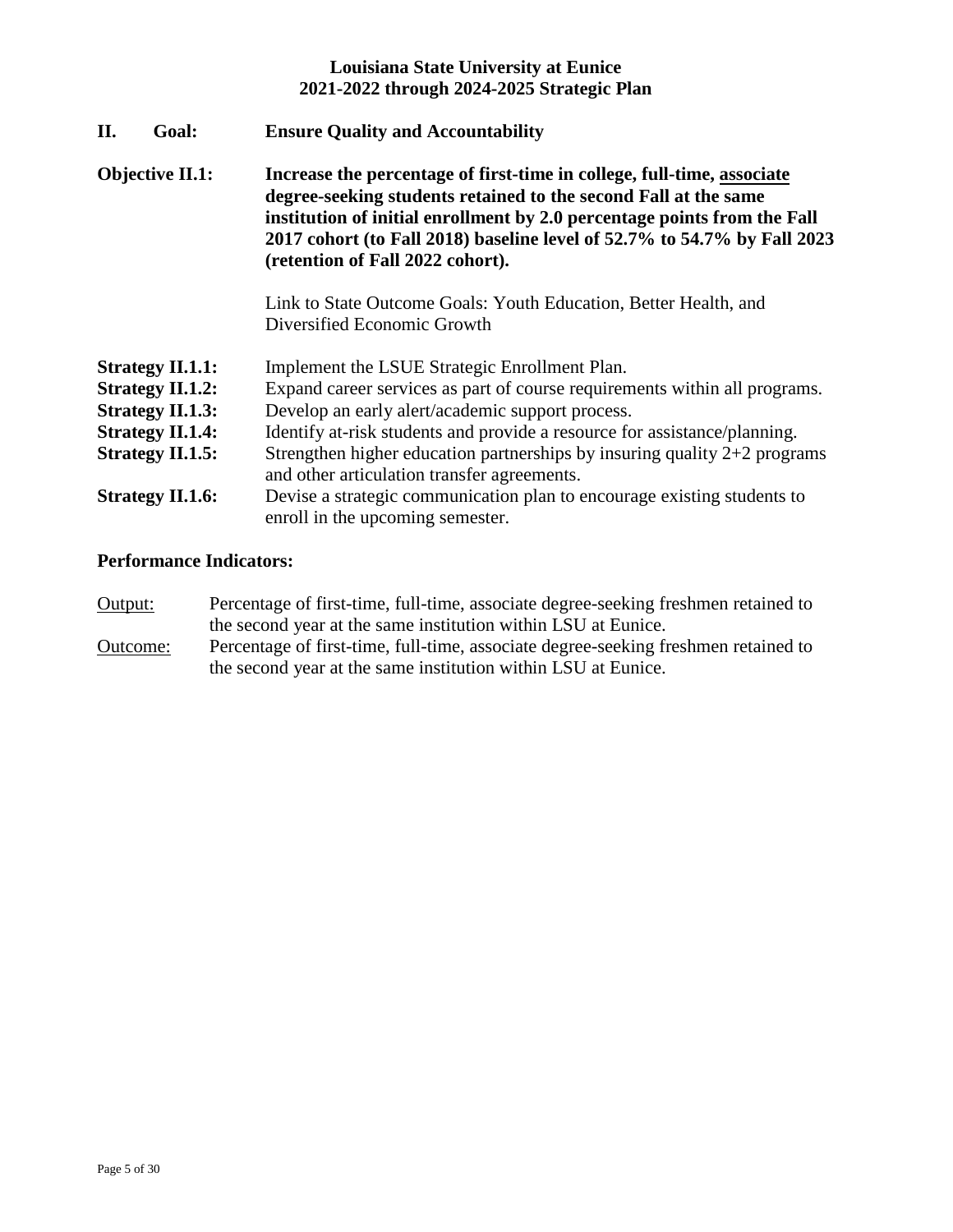| <b>Objective II.2:</b>  | Increase the institutional statewide graduation rate (defined as a<br>student completing an award within 150% of "normal time") from the<br>baseline rate (Fall 2011 Cohort for all institutions) of 25.92% to 26.92%<br>by 2022-23 (Fall 2016 cohort). |
|-------------------------|---------------------------------------------------------------------------------------------------------------------------------------------------------------------------------------------------------------------------------------------------------|
|                         | Link to State Outcome Goals: Youth Education, Better Health, and<br>Diversified Economic Growth                                                                                                                                                         |
| <b>Strategy II.2.1:</b> | Implement a process to maximize upward transfer to LSU and other four-<br>year institutions.                                                                                                                                                            |
| <b>Strategy II.2.2:</b> | Implement a user friendly degree audit tracking system.                                                                                                                                                                                                 |
| <b>Strategy II.2.3:</b> | Maximize a course rotation and delivery options to ensure students have<br>access to a robust number of courses during the annual schedule.                                                                                                             |
| <b>Strategy II.2.4:</b> | Utilize Competency Based Education, Advance Placement, CLEP, and Prior<br>Learning Assessment to help students earn the maximum number of courses<br>per year.                                                                                          |
| <b>Strategy II.2.5:</b> | Evaluate and improve mentoring, tutoring, and advising policies.                                                                                                                                                                                        |
| <b>Strategy II.2.6:</b> | Expand pathway opportunities for students to complete stackable academic<br>credentials.                                                                                                                                                                |

## **Performance Indicators:**

Output: Percentage of students enrolled at a 2-Year institution identified in a firsttime, full-time, degree seeking cohort, graduating within 150% of "normal" time of degree completion from the institution of initial enrollment Outcome: Number of students graduating at a **2-Year** institution identified in a firsttime, full-time, degree seeking cohort, graduating within 150% of "normal" time of degree completion from the institution of initial enrollment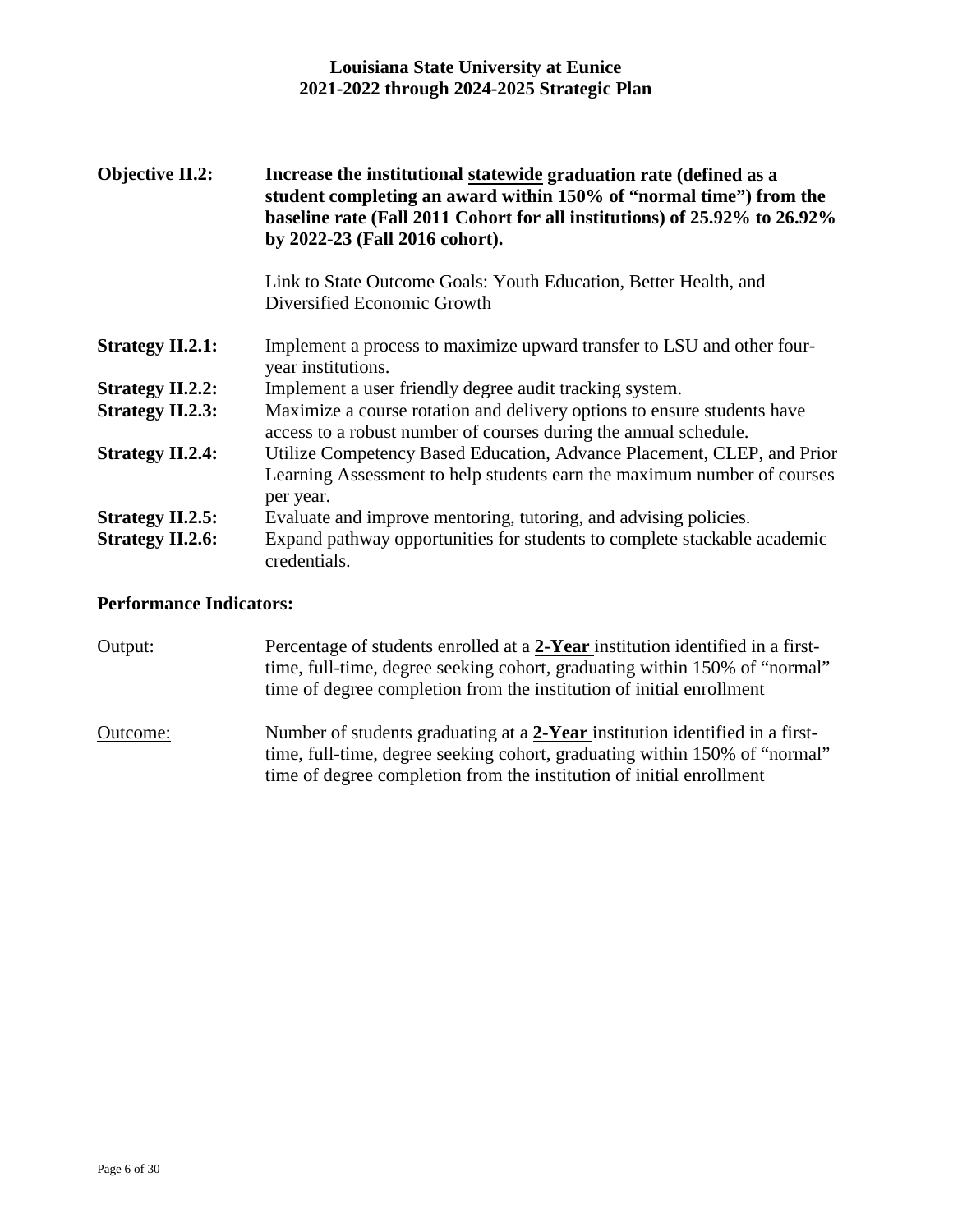| <b>Louisiana State University at Eunice</b><br>2021-2022 through 2024-2025 Strategic Plan                                                                                                                                                                     |
|---------------------------------------------------------------------------------------------------------------------------------------------------------------------------------------------------------------------------------------------------------------|
| Increase the total number of 1-year Certificate completers in a given<br>academic year from the baseline year number of 13 in 2017-18 to 23 in<br>AY 2022-23. Students may only be counted once per award level.                                              |
| Link to State Outcome Goals: Youth Education, Better Health, and<br>Diversified Economic Growth                                                                                                                                                               |
| Align certificate programs directly to workforce and degree completion.<br>Target adult and non-traditional populations for certificate pathways.<br>Identify mandated industry certifications and align those certificates with<br>state and national needs. |
|                                                                                                                                                                                                                                                               |

## **Performance Indicators:**

| Output:  | Total number of completers for 1-year Certificate award level.                                                                               |
|----------|----------------------------------------------------------------------------------------------------------------------------------------------|
| Outcome: | Percent change in number of completers for 1-year Certificate award level at<br>Louisiana State University at Eunice from the baseline year. |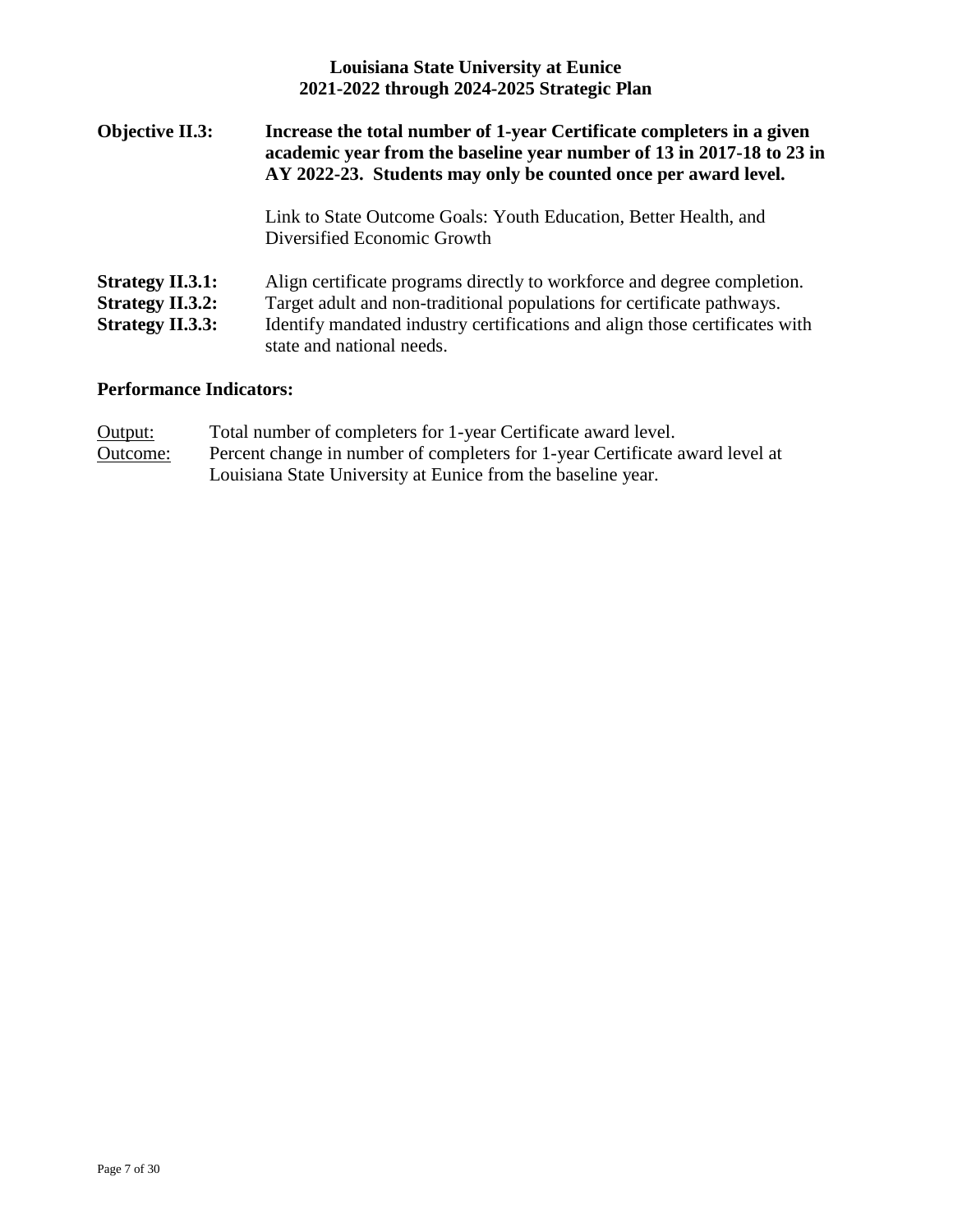| <b>Objective II.4:</b>                             | Increase the total number of Associate completers in a given academic<br>year from the baseline year number of 293 in 2017-18 to 343 in AY<br>2022-2023. Students may only be counted once per award level. |
|----------------------------------------------------|-------------------------------------------------------------------------------------------------------------------------------------------------------------------------------------------------------------|
|                                                    | Link to State Outcome Goals: Youth Education, Better Health, and<br>Diversified Economic Growth                                                                                                             |
| <b>Strategy II.4.1:</b><br><b>Strategy II.4.2:</b> | Implement a First-Year Experience program.<br>Integrate national best practices into the LSUE advisement model.                                                                                             |
| <b>Strategy II.4.3:</b>                            | Develop co-curricular and service learning opportunities for traditional,<br>commuter, and distance learning students.                                                                                      |
| <b>Strategy II.4.4:</b>                            | Develop an early alert process requiring mandatory academic support for at<br>risk students.                                                                                                                |

## **Performance Indicators:**

| Output: | Total number of completers for Associate award level at Louisiana State University |
|---------|------------------------------------------------------------------------------------|
|         | at Eunice.                                                                         |

Outcome: Percent change in number of completers for Associate award level at Louisiana State University at Eunice from the baseline year.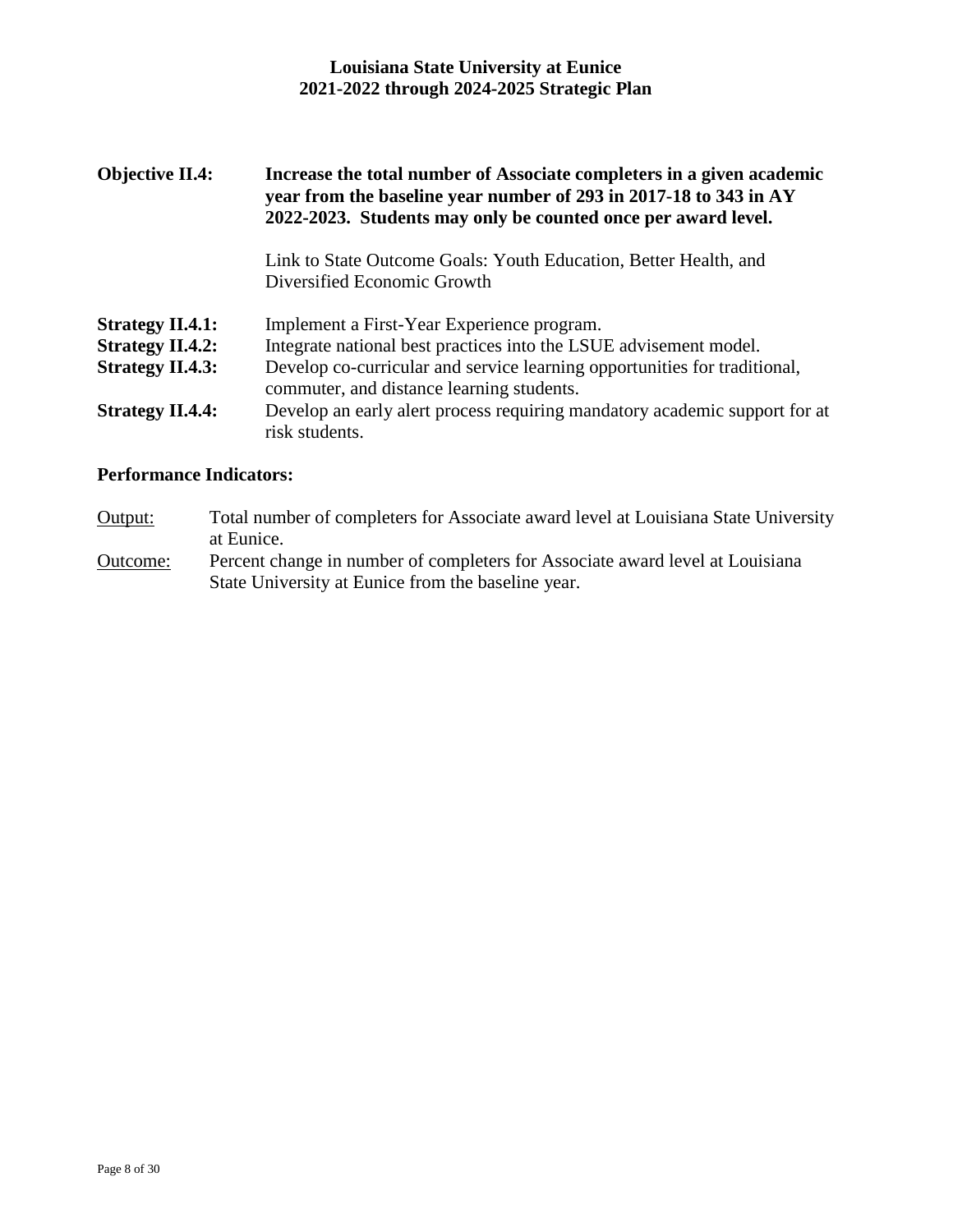*In Compliance with Act 1465 of 1997, each strategic plan must include the following process:*

## **I. A brief, general description of how the strategic planning process was implemented.**

Strategic planning at LSUE is guided by the overall goals and objectives of LSU and focuses on how LSUE can improve enrollment, retention, transfer and meet the needs of workforce. Senior leadership reviewed past performance indicators and developed the benchmarks necessary to achieve future growth and meet the needs of our constituencies.

## **II. A brief statement identifying the principal clients and users of each program and the specific service or benefit derived by such persons or organizations:**

Louisiana State University at Eunice is LSU's only two-year institution that provides access to and is vertically integrated with the flagship campus. LSUE is open admission and offers associate degrees, certificates, and continuing education programs as well as transfer curricula. Its clients include all Louisiana citizens who desire access to an LSU education. LSUE provides economic benefit to business and industry and to the State of Louisiana by developing a skilled workforce and producing high quality transfer students to four-year universities.

## **III. An identification of potential external factors that are beyond the control of the entity and that could significantly affect the achievement of its goals or objectives:**

## Louisiana High School/College Going Rate

After the 2017 high school class, the number of college ready high school graduates is predicted to decline for approximately four years. Competition among post-secondary institutions will likely increase as the traditional market shrinks. This market may have a negative influence on LSUE's ability to attract first-time, full-time in college students.

## Louisiana State Funding/Appropriations

As the state legislature and political leadership work to address diminished revenue, higher education in general has experienced 8 years of reduced appropriations while working to increase enrollment and degree completion metrics. Any stabilization of appropriations will not reverse the effects of the cumulative funding cuts to date. Any further reduction in state appropriations will curtail progress and will place an already financially fragile university at risk.

## Federal Policies

In 2016, national higher education policy has a direct impact on colleges and universities within each state. Various accountability and compliance measures require unfunded mandates to colleges and universities. Future federal legislation may have a greater negative impact on institutions in order to maintain compliance with federal guidelines.

## **IV. The statutory requirement or other authority for each goal of the plan.**

The following statutory requirements and authorities are applicable to all of the goals below: Master Plan for Public Postsecondary Education, Board of Regents, State of Louisiana, March 2001, p.29; Louisiana Constitution of 1974, Article 8, §7; Louisiana Revised Statutes, 17:3216; Reaffirmation of Accreditation, Southern Association of Colleges and Schools, Commission on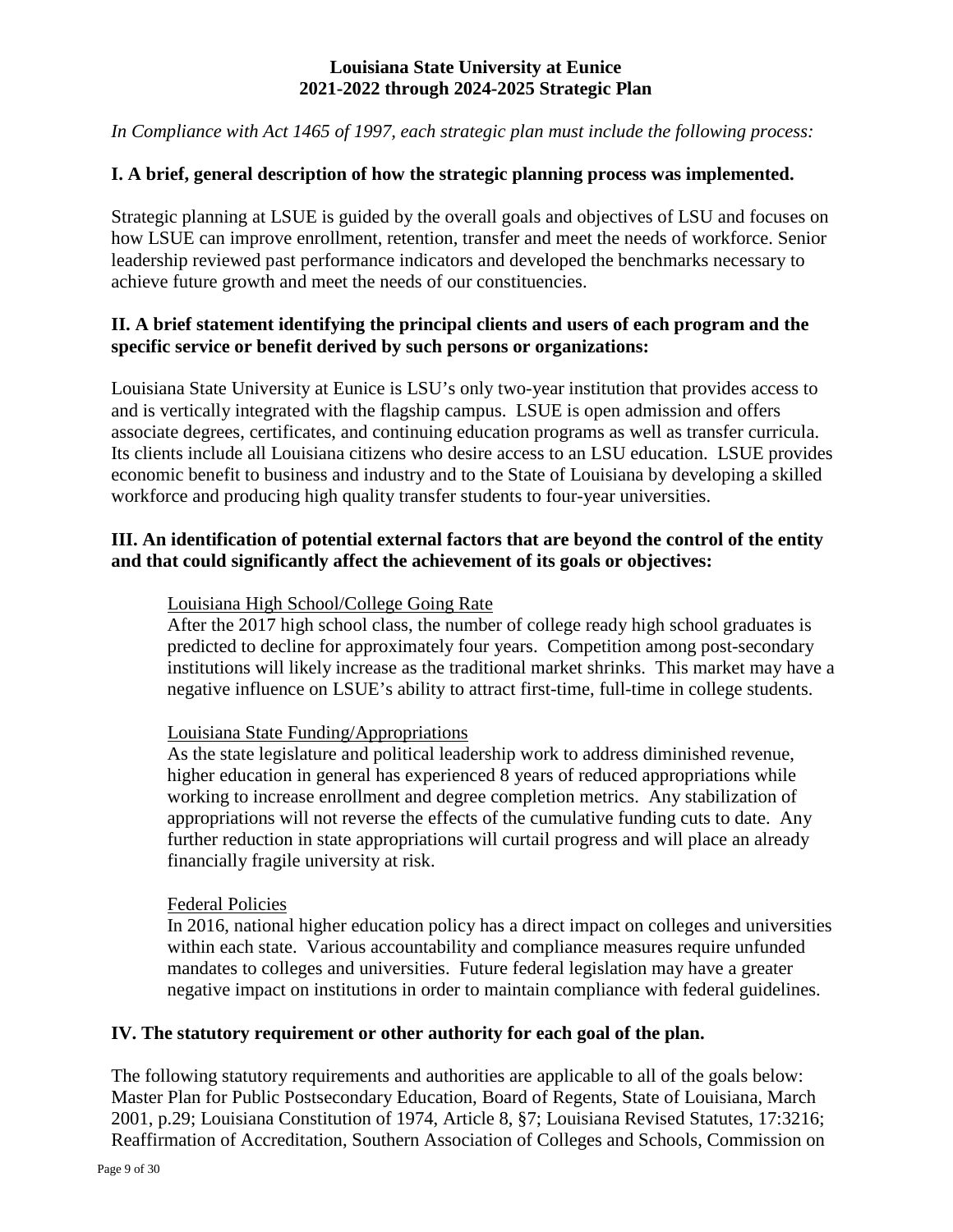Colleges, 2014; Minutes, Louisiana State University Board of Supervisors, October 24, 1991; United States District Court, Eastern District of Louisiana, Civil Action Number 80-3300, Section "A," p.3 and pp. 20-23.

## **V. A description of any program evaluation used to develop objectives and strategies.**

LSUE maintains an ongoing cycle of planning and evaluation for the purposes of tracking institutional effectiveness and program improvement. Strategic planning utilizes information gathered in the annual reporting of progress made in achieving the learning and performance outcomes established in the planning process. The LSUE Enrollment Management and Retention Committee analyzes relevant data and seeks to determine and address key issues effecting enrollment and retention. LSUE's *Strategic Plan FY2020-2021 through FY2024-2025* was derived in part from LSU's Strategic Plan and is included in the overall goals and objectives for the entire LSU academic enterprise.

## **VI. An explanation of how duplication of effort will be avoided when the operations of more than one program are directed at achieving a single goal, objective, or strategy.**

For the purposes of Act 1465 of 1997, the Louisiana State University at Eunice is a single program. Duplication of effort of more than one program is thus not applicable.

## **VII. Documentation as to the validity, reliability, and appropriateness of each performance indicator, as well as the method used to verify and validate the performance indicators as relevant measures of each program's performance.**

See Performance Indicator Documentation attached for each performance indicator.

## **VIII. A description of how each performance indicator is used in management decision making and other agency processes.**

See Performance Indicator Documentation attached for each performance indicator.

## **Person Responsible for completing this plan:**

**Contact Person/s: Name: Arlene Tucker Title: Vice Chancellor for Business Affairs Telephone: (337) 550-1288 Fax: (337) 550-1450 E-mail: atucker@lsue.edu**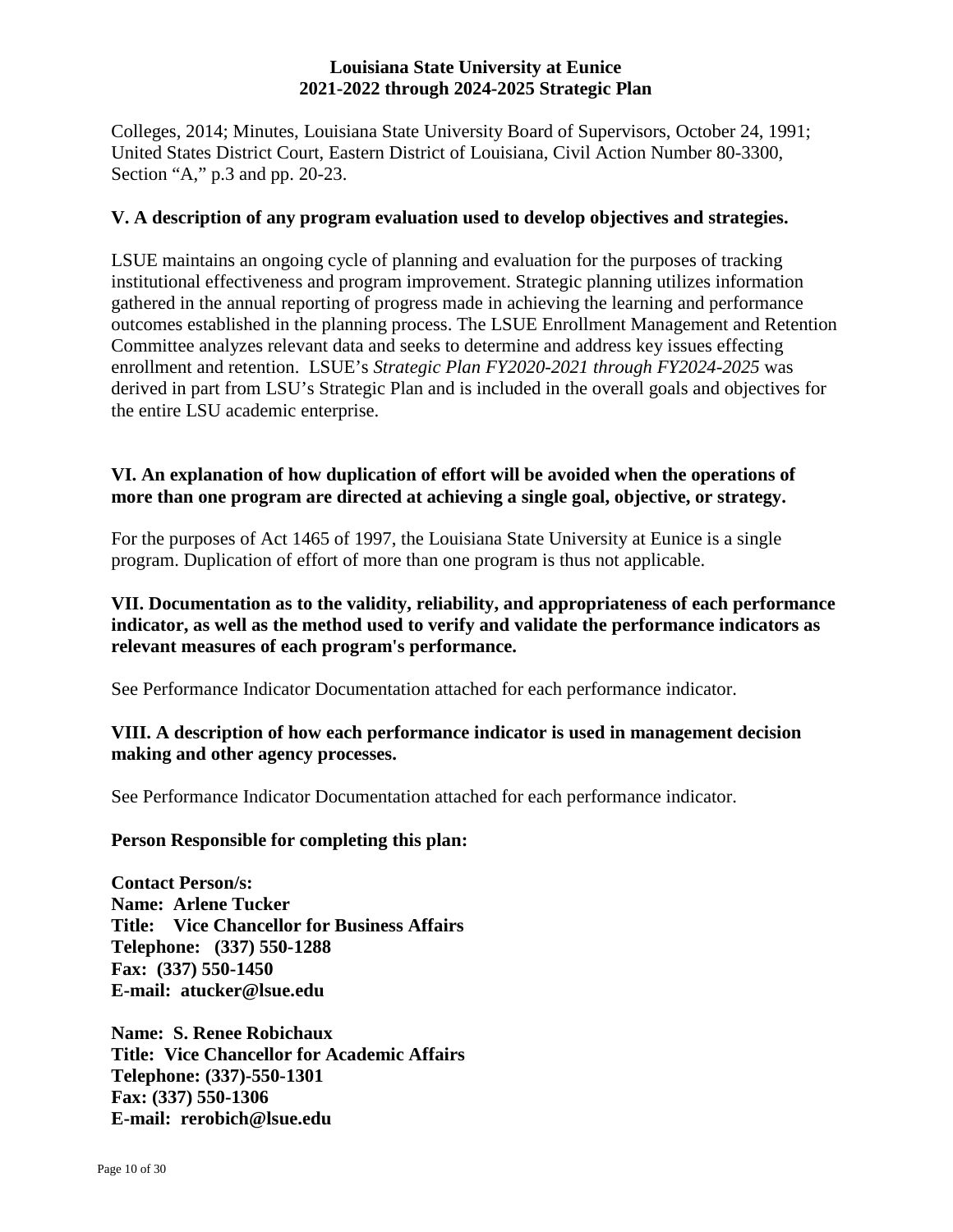## **PERFORMANCE INDICATOR DOCUMENTATION**

**Program**: Louisiana State University at Eunice

#### **Goals and Objectives:**

## **I. Goal: Increase Opportunities for Student Access and Success**

## **Objective I.1**:

Maintain the fall headcount enrollment at the baseline level of 3,232 in Fall 2018.

#### **Indicator Name:**

Number of students enrolled in fall (as of 14<sup>th</sup> day) in the Louisiana State University at Eunice

**Indicator LaPAS PI Code**: 15171

**Type and Level:** Output, Key

#### **Rationale**:

Recognition of the importance of Louisiana having educated citizens.

#### **Use**:

Enrollment drives many management decisions. The size of an institution's enrollment impacts scheduling, hiring, future planning, program demands, facilities management, etc.

## **Clarity:**

Headcount enrollment refers to the actual number of students enrolled (as opposed to fulltime equivalent enrollment (FTE) which is calculated from the number of student credit hours enrolled divided by a fixed number)

## **Validity, Reliability and Accuracy:**

Data will be retrieved from the Board of Regents' Statewide Student Profile System (SSPS).

## **Data Source, Collection and Reporting:**

SSPS data is gathered twice annually, in the Fall and Spring. For this indicator, Fall data (the national standard) will be used. The indicator will be reported at the end of the third quarter. This will allow time for collection, aggregation, and editing of the data. Data will be retrieved from the Board of Regents Statewide Student Profile System (SSPS). This system has been in existence for over 25 years.

## **Calculation Methodology:**

The standard method practiced nationwide for reporting headcount enrollment is as of the 14th class day of the semester (9th class day for quarter systems). The Regents SSPS is a unit record system where each enrolled student, regardless of course load, is counted.

#### **Scope:**

This indicator is reported for LSU at Eunice only.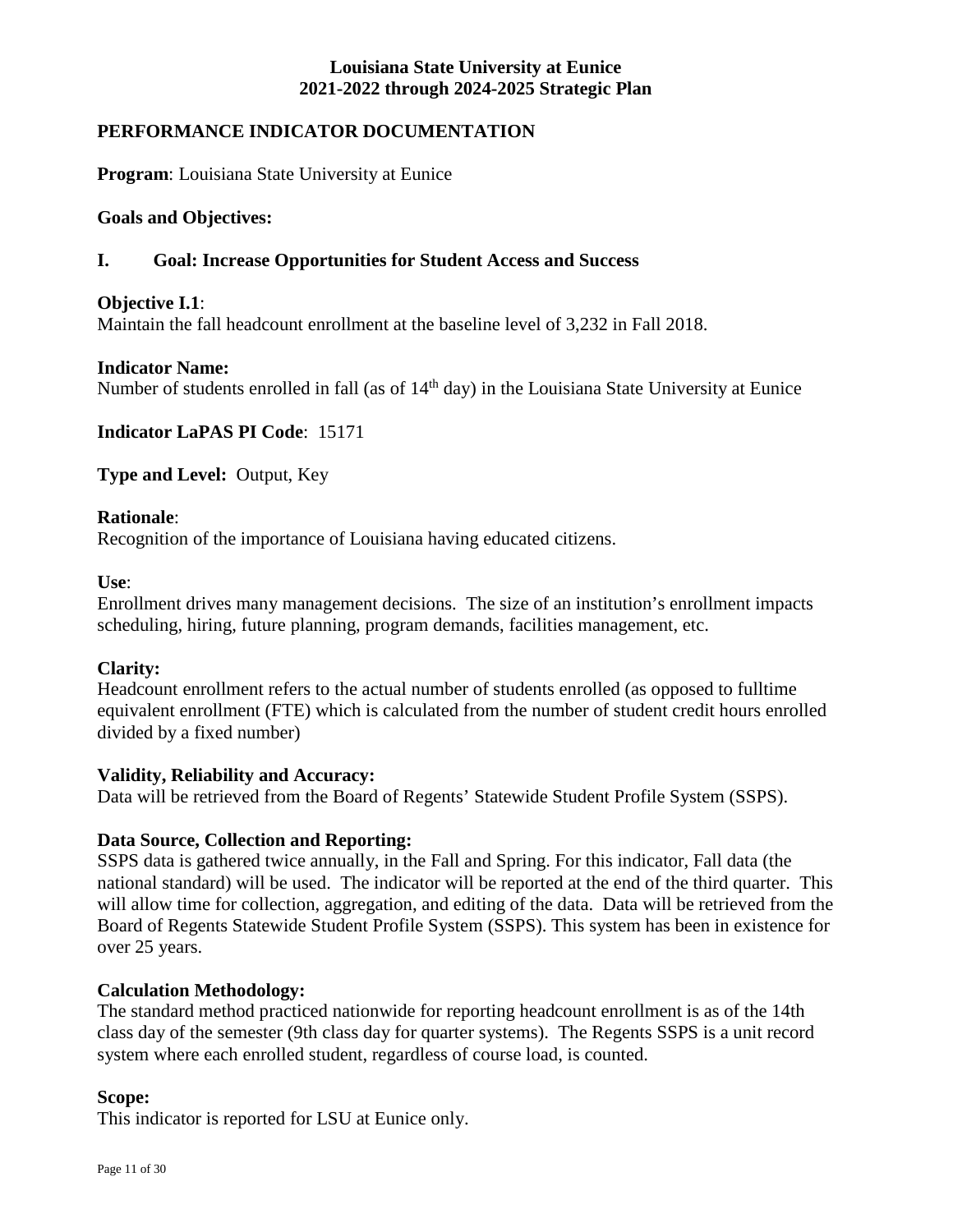## **Responsible for data collection, analysis, and quality**

Each institution submits the SSPS data electronically to the Board of Regents. The Board of Regents performs numerous edits and works with the campuses to correct errors. When all campus submissions are complete, the BOR's staff builds a master file for SSPS.

#### **Caveats? Limitations or weaknesses? Does the source of the data have a bias or agenda?**

No real weaknesses. The reader must understand that this indicator reflects headcount enrollment and is not the enrollment calculation used for funding or reimbursement calculations.

## **Responsible Person:**

**Contact Person/s: Name: Arlene Tucker Title: Vice Chancellor for Business Affairs Telephone: (337) 550-1288 Fax: (337) 550-1450 E-mail: atucker@lsue.edu**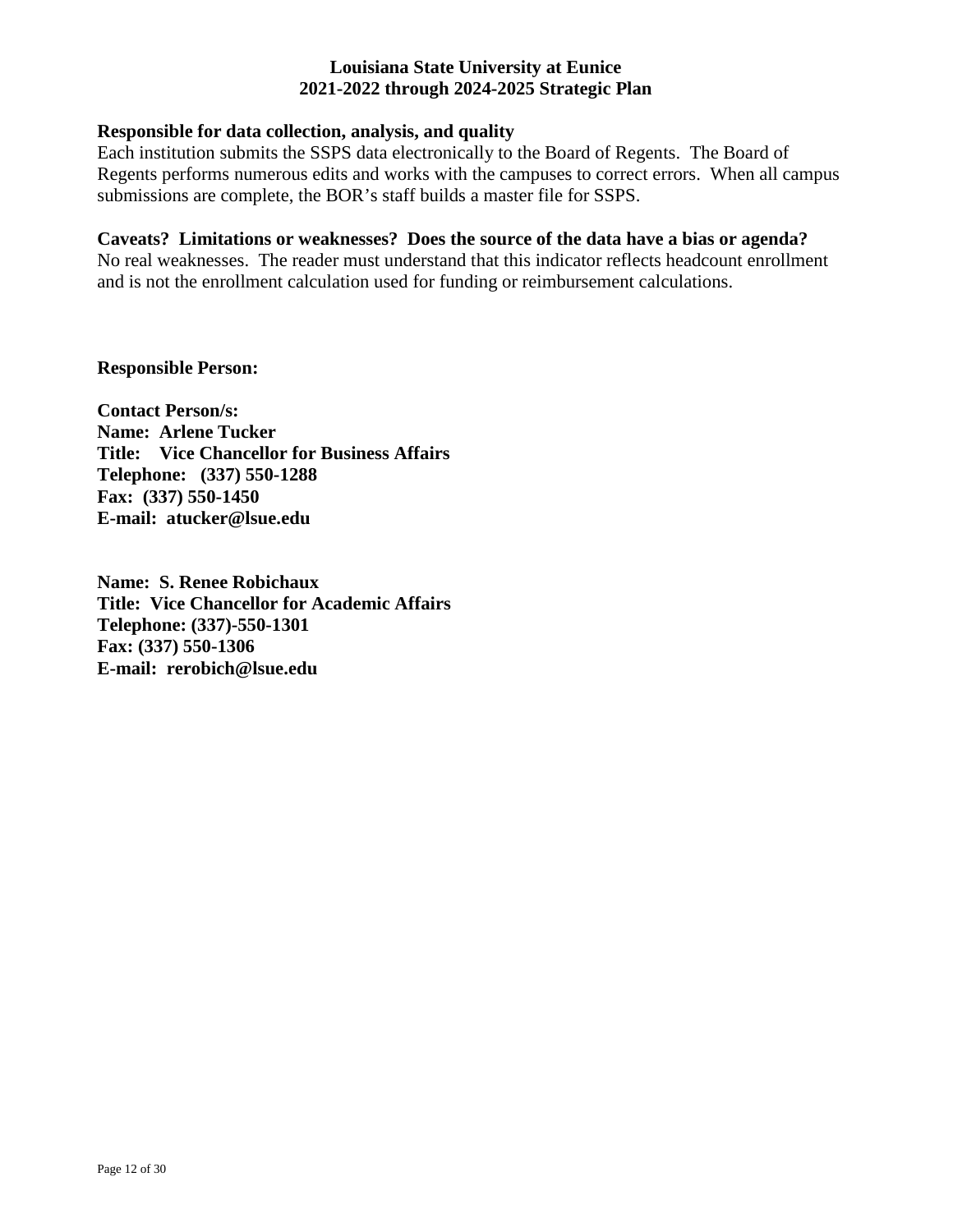## **PERFORMANCE INDICATOR DOCUMENTATION**

**Program:** Louisiana State University at Eunice

#### **Objective I.1**:

Maintain the fall headcount enrollment at the baseline level of 3,232 in Fall 2018.

#### **Indicator Name:**

Percent change in the number of students enrolled in fall (as of  $14<sup>th</sup>$  day) at Louisiana State University at Eunice

#### **Indicator LaPAS PI Code**: 15171

**Type and Level:** Outcome, Supporting

#### **Rationale**:

Recognition of the importance of Louisiana having educated citizens.

**Use**:

Enrollment drives many management decisions. The size of an institution's enrollment impacts scheduling, hiring, future planning, program demands, facilities management, etc.

## **Clarity:**

Headcount enrollment refers to the actual number of students enrolled (as opposed to fulltime equivalent enrollment (FTE) which is calculated from the number of student credit hours enrolled divided by a fixed number)

## **Validity, Reliability and Accuracy:**

Data will be retrieved from the Board of Regents' Statewide Student Profile System (SSPS).

## **Data Source, Collection and Reporting:**

SSPS data is gathered twice annually, in the Fall and Spring. For this indicator, Fall data (the national standard) will be used. The indicator will be reported at the end of the third quarter. This will allow time for collection, aggregation, and editing of the data.

#### **Calculation Methodology:**

The standard method practiced nationwide for reporting headcount enrollment is as of the 14th class day of the semester (9th class day for quarter systems). The Regents SSPS is a unit record system where each enrolled student, regardless of course load, is counted.

#### **Scope:**

This indicator is reported for LSU at Eunice only.

#### **Responsible for data collection, analysis, and quality**

Each institution submits the SSPS data electronically to the Board of Regents. The Board of Regents performs numerous edits and works with the campuses to correct errors. When all campus submissions are complete, the BOR's staff builds a master file for SSPS.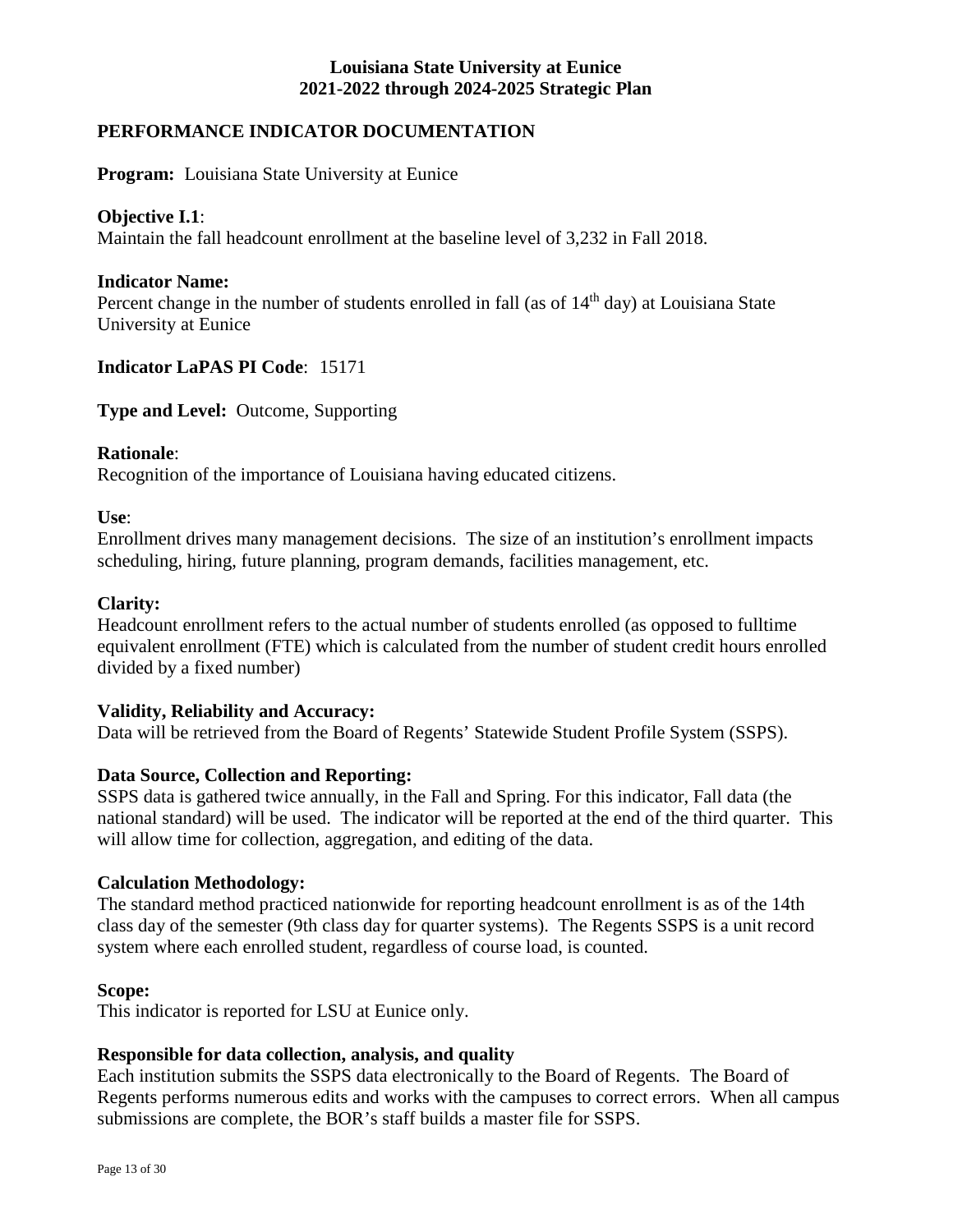**Caveats? Limitations or weaknesses? Does the source of the data have a bias or agenda?** No real weaknesses. The reader must understand that this indicator reflects headcount enrollment and is not the enrollment calculation used for funding or reimbursement calculations.

**Responsible Person:** 

**Contact Person/s: Name: Arlene Tucker Title: Vice Chancellor for Business Affairs Telephone: (337) 550-1288 Fax: (337) 550-1450 E-mail: atucker@lsue.edu**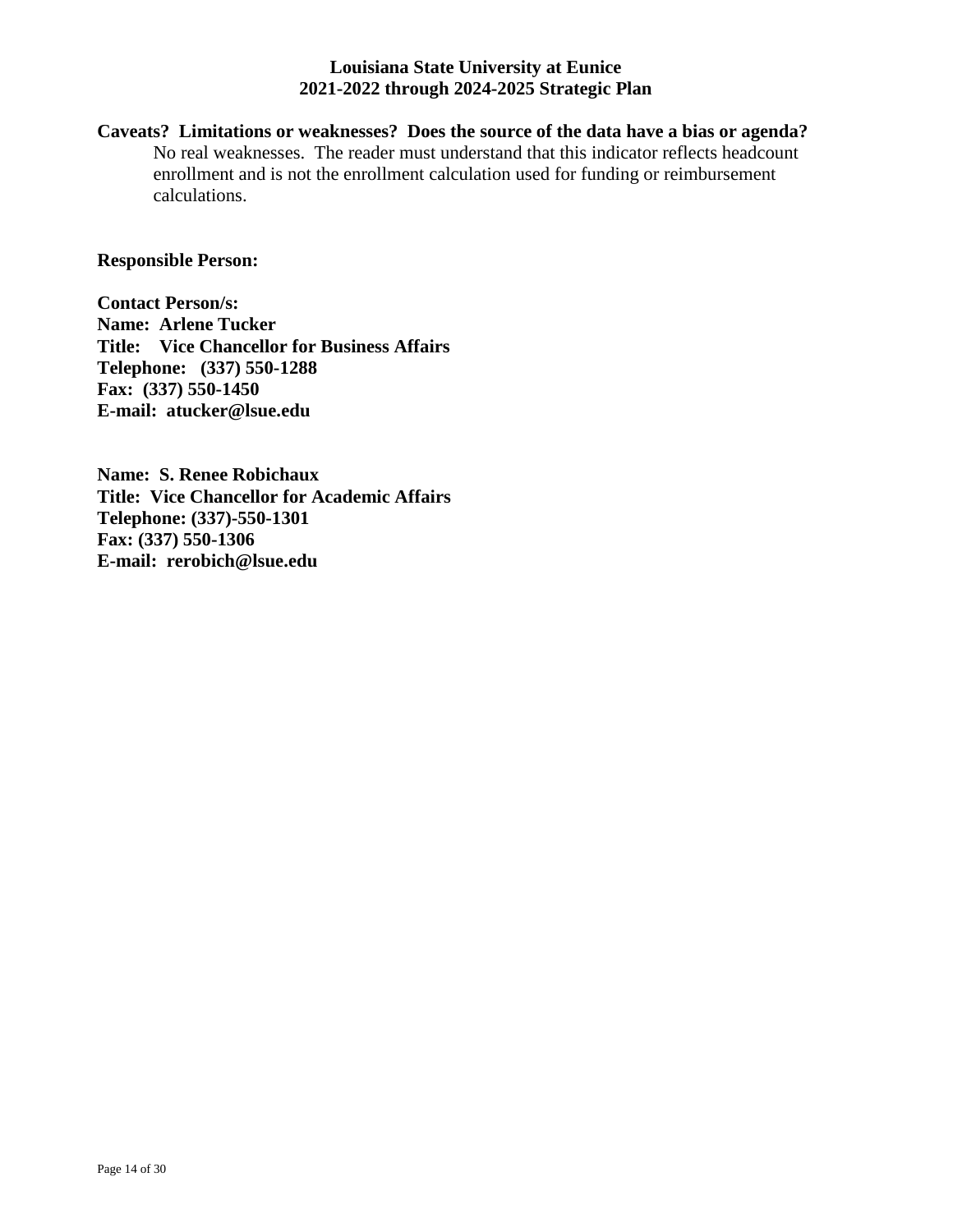## **PERFORMANCE INDICATOR DOCUMENTATION**

**Program:** Louisiana State University at Eunice

## **Goals and Objectives:**

## **II. Goal: Ensure Quality and Accountability**

#### **Objective II.1**:

Increase the percentage of first-time in college, full-time, associate degree-seeking students retained to the second Fall at the same institution of initial enrollment by 2.0 percentage points from the Fall 2017 cohort (to Fall 2018) baseline level of 52.7% to 54.7% by Fall 2023 (retention of Fall 2022 cohort).

## **Indicator Name:**

Percentage of first-time in college, full time, associate degree-seeking students retained to the second fall at the same institution of initial enrollment in the Louisiana State University at Eunice

#### **Indicator LaPAS PI Code**: 24582

**Type and Level:** Output, Key

#### **Rationale**:

The postsecondary education system must be committed not only to recruiting and enrolling students, but also to retain them in school, thus preparing them for more productive lives.

#### **Use**:

Increased student retention within the Louisiana public postsecondary system contributes to an increase in the number of degree completers and as a consequence leads to a more educated citizenry.

## **Clarity:**

This indicator tracks associate degree seeking first-time in college students enrolled full-time in credit courses as of the 14<sup>th</sup> class day of the fall semester. It does not reflect the total retention for the college.

## **Validity, Reliability and Accuracy:**

Data will be retrieved from LSU System campuses and/or from the Board of Regents' Statewide Student Profile System (SSPS).

## **Data Source, Collection and Reporting:**

SSPS data is gathered twice annually, in the Fall and Spring. For this indicator, Fall data (the national standard) will be used. The indicator will be reported at the end of the third quarter. This will allow time for collection, aggregation, and editing of the data.

## **Calculation Methodology:**

This number is calculated using the institutional classified cohort of associate degree seeking, firsttime in college, full-time, students in a given fall which re-enroll the following fall semester at the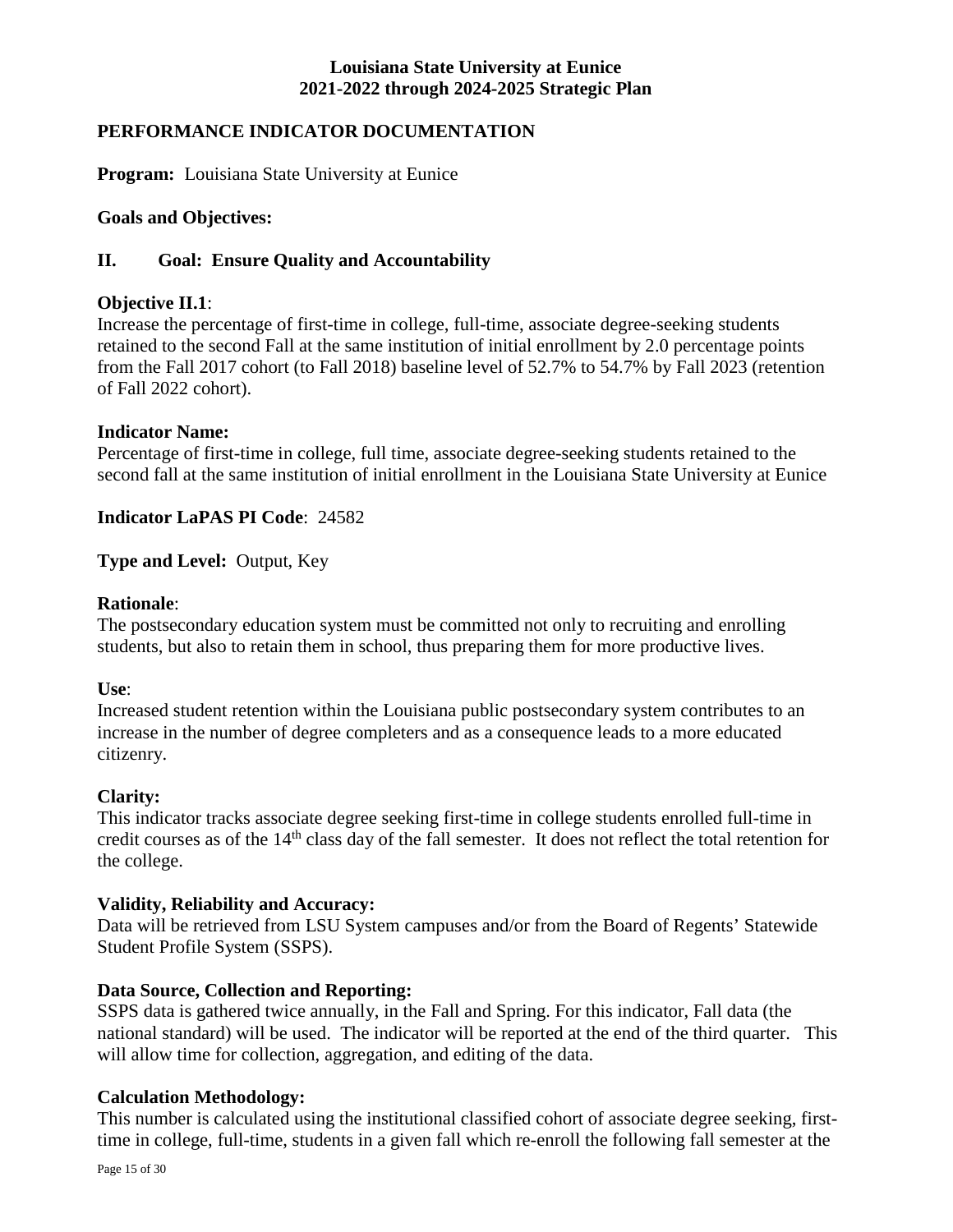same institution. The number of students found re-enrolled will be divided by the number of students in the cohort to obtain a retention percentage.

#### **Scope:**

This indicator is reported for LSU at Eunice only.

## **Responsible for data collection, analysis, and quality**

Each institution submits the SSPS data electronically to the Board of Regents. The Board of Regents performs numerous edits and works with the campuses to correct errors. When all campus submissions are complete, the BOR's staff builds a master file for SSPS.

## **Caveats? Limitations or weaknesses? Does the source of the data have a bias or agenda?**

No real weaknesses. The reader must understand that this indicator reflects retention at the same institution and does not include students who transfer to other institutions.

## **Responsible Person:**

**Contact Person/s: Name: Arlene Tucker Title: Vice Chancellor for Business Affairs Telephone: (337) 550-1288 Fax: (337) 550-1450 E-mail: atucker@lsue.edu**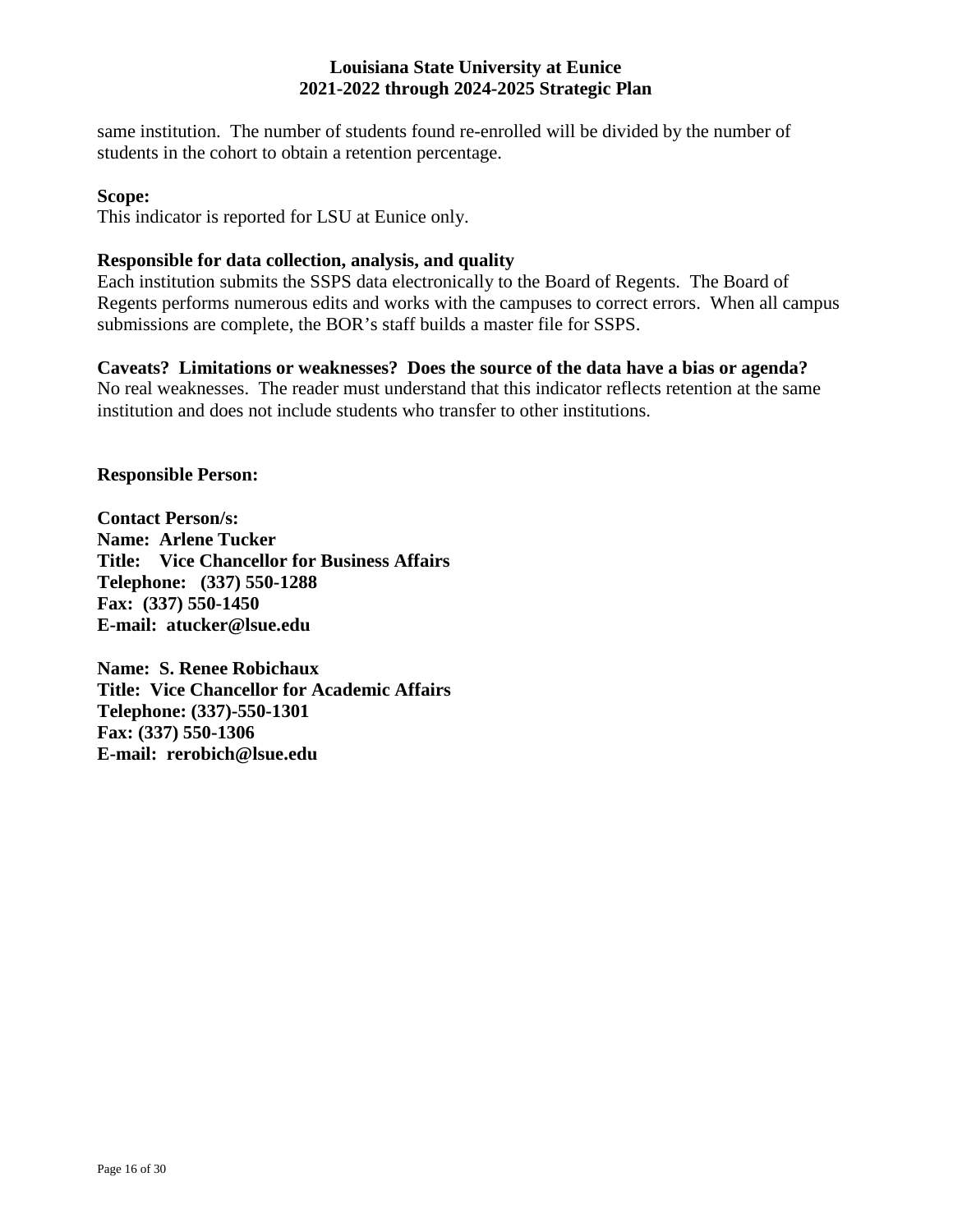## **PERFORMANCE INDICATOR DOCUMENTATION**

**Program:** Louisiana State University at Eunice

#### **Objective II.1**:

Increase the percentage of first-time in college, full-time, associate degree-seeking students retained to the second Fall at the same institution of initial enrollment by 2.0 percentage points from the Fall 2017 cohort (to Fall 2018) baseline level of 52.7% to 54.7% by Fall 2023 (retention of Fall 2022 cohort).

#### **Indicator Name:**

Percentage point change of first-time in college, full time, associate degree seeking students retained to the second fall at the same institution of initial enrollment in the Louisiana State University at Eunice

## **Indicator LaPAS PI Code**: 24582

**Type and Level:** Outcome, Supporting

#### **Rationale**:

The postsecondary education system must be committed not only to recruiting and enrolling students, but also to retain them in school, thus preparing them for more productive lives.

#### **Use**:

Increased student retention within the Louisiana public postsecondary system contributes to an increase in the number of degree completers and as a consequence leads to a more educated citizenry.

## **Clarity:**

This indicator tracks associate degree seeking first-time in college students enrolled full-time in credit courses as of the 14<sup>th</sup> class day of the fall semester. It does not reflect the total retention for the college.

## **Validity, Reliability and Accuracy:**

Data will be retrieved from LSU System campuses and/or from the Board of Regents' Statewide Student Profile System (SSPS).

## **Data Source, Collection and Reporting:**

SSPS data is gathered twice annually, in the Fall and Spring. For this indicator, Fall data (the national standard) will be used. The indicator will be reported at the end of the third quarter. This will allow time for collection, aggregation, and editing of the data.

#### **Calculation Methodology:**

This calculation is based on subtracting the respective retention rate from the Fall 2008 baseline year retention rate.

#### **Scope:**

This indicator is reported for LSU at Eunice only.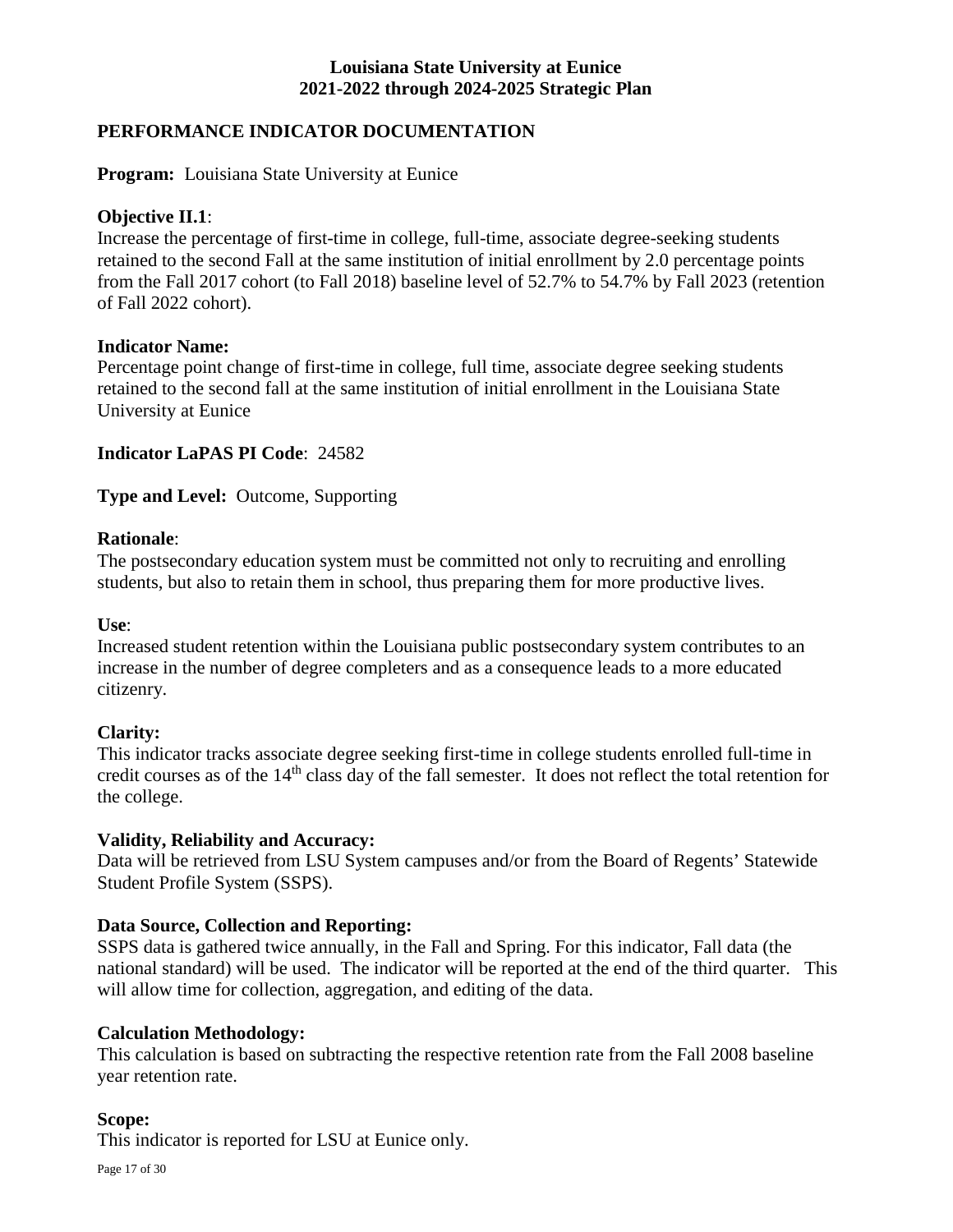## **Responsible for data collection, analysis, and quality**

Each institution submits the SSPS data electronically to the Board of Regents. The Board of Regents performs numerous edits and works with the campuses/systems to correct errors. When all campus submissions are complete, the BOR's staff builds a master file for SSPS.

#### **Caveats? Limitations or weaknesses? Does the source of the data have a bias or agenda?**

No real weaknesses. The reader must understand that this indicator reflects retention at the same institution and does not include students who transfer to other institutions.

#### **Responsible Person:**

**Contact Person/s: Name: Arlene Tucker Title: Vice Chancellor for Business Affairs Telephone: (337) 550-1288 Fax: (337) 550-1450 E-mail: atucker@lsue.edu**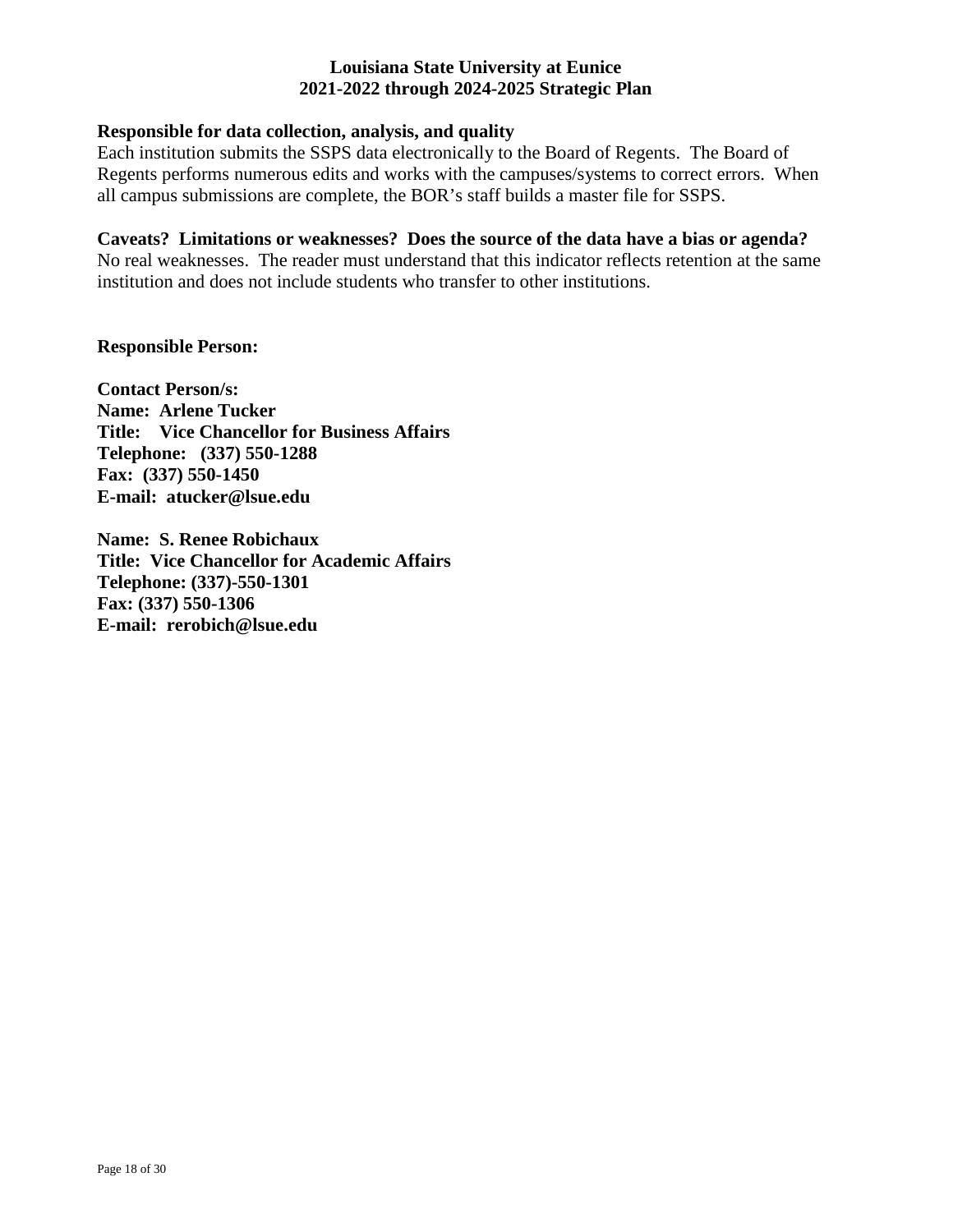## **PERFORMANCE INDICATOR DOCUMENTATION**

**Program:** Louisiana State University at Eunice

#### **Objective II.2**:

Increase the institutional statewide graduation rate (defined as a student completing an award within 150% of "normal time") from the baseline rate (Fall 2011 Cohort for all institutions) of 25.92% to 26.92% by 2022-23 (Fall 2013 cohort).

#### **Indicator Name:**

Percentage of students enrolled at a **2-Year** institution identified in a first-time, full-time, degree seeking cohort, graduating within 150% of "normal" time of degree completion from the institution of initial enrollment

## **Indicator LaPAS PI Code**: new

**Type and Level:** Output, Key

#### **Rationale**:

The postsecondary education system must be committed not only to recruiting and enrolling students, but also to retain them in school, thus preparing them for more productive lives. It is important for the further development of the state's economy that a higher percentage of students who enroll in college earn a degree.

#### **Use**:

Increasing the number of graduates will lead to a more educated citizenry and as a result will contribute to higher incomes, greater economic productivity, and improved quality of life for Louisiana.

## **Clarity:**

The indicator is calculated as a weighted composite of each campus's number of graduates. Each campus will report their individual graduation rate, while the systems will report an aggregate rate.

## **Validity, Reliability and Accuracy:**

The student cohort data includes those students who entered a four-year institution six year earlier (three years for community colleges) and reflects how many and what percentage graduated from the original institution.

## **Data Source, Collection and Reporting:**

The source of the data is the National Center for Education Statistics (NCES) Graduation Rate Survey (GRS). Each campus is responsible for the reporting and reliability of the data reported to NCES.

#### **Calculation Methodology:**

Graduation Rate is calculated by dividing the number of first time, full time graduates to the original cohort.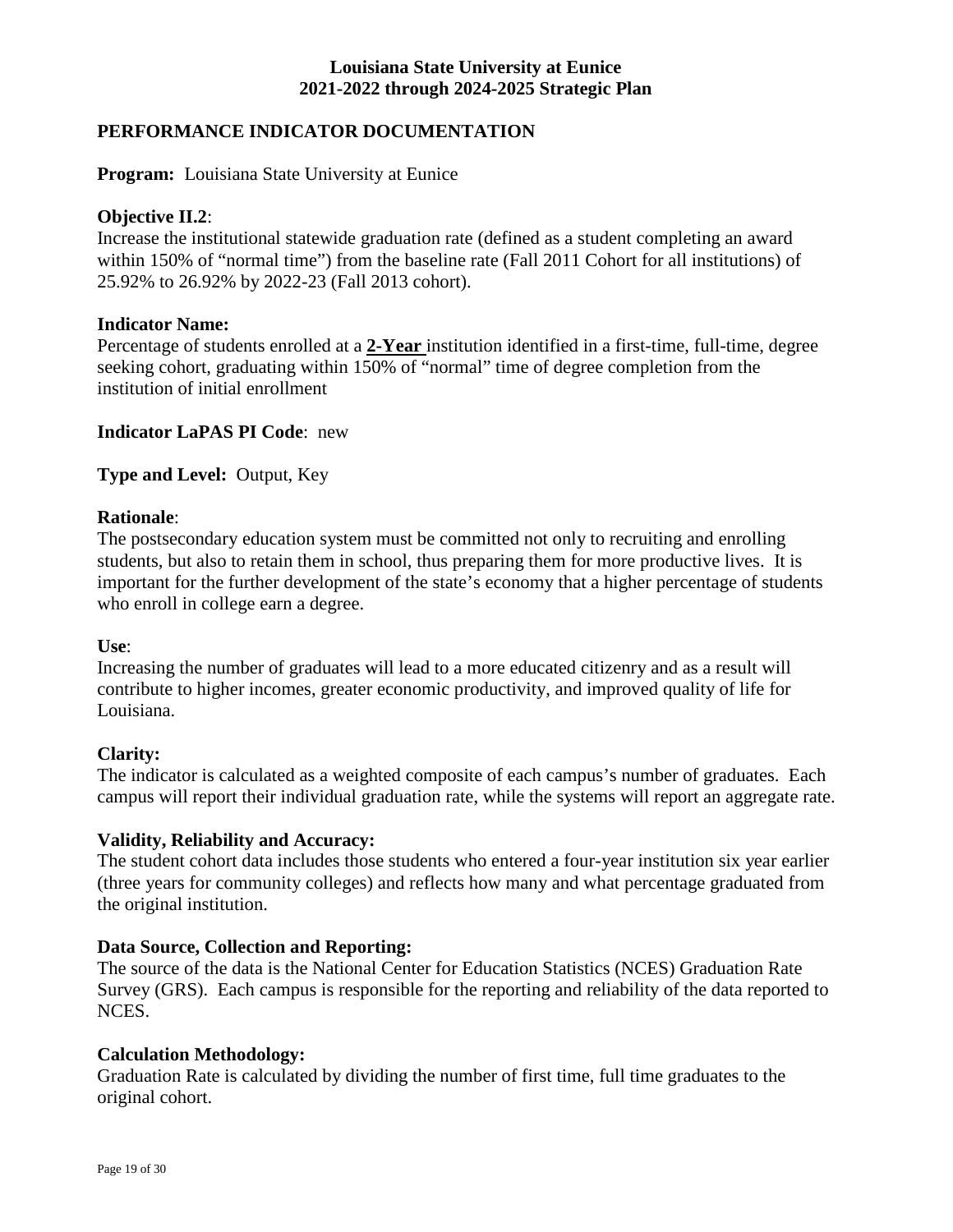#### **Scope:**

This indicator is reported for Louisiana State University at Eunice only.

#### **Responsible for data collection, analysis, and quality**

Each institution submits the SCS data electronically to the Board of Regents. The Board of Regents performs numerous edits and works with the campuses to correct errors. When all campus submissions are complete, the BOR's staff builds a master file for SCS.

## **Caveats? Limitations or weaknesses? Does the source of the data have a bias or agenda?**

No real weaknesses. The reader must understand that this indicator reflects retention at the same institution and does not include students who transfer to other institutions.

#### **Responsible Person:**

**Contact Person/s: Name: Arlene Tucker Title: Vice Chancellor for Business Affairs Telephone: (337) 550-1288 Fax: (337) 550-1450 E-mail: atucker@lsue.edu**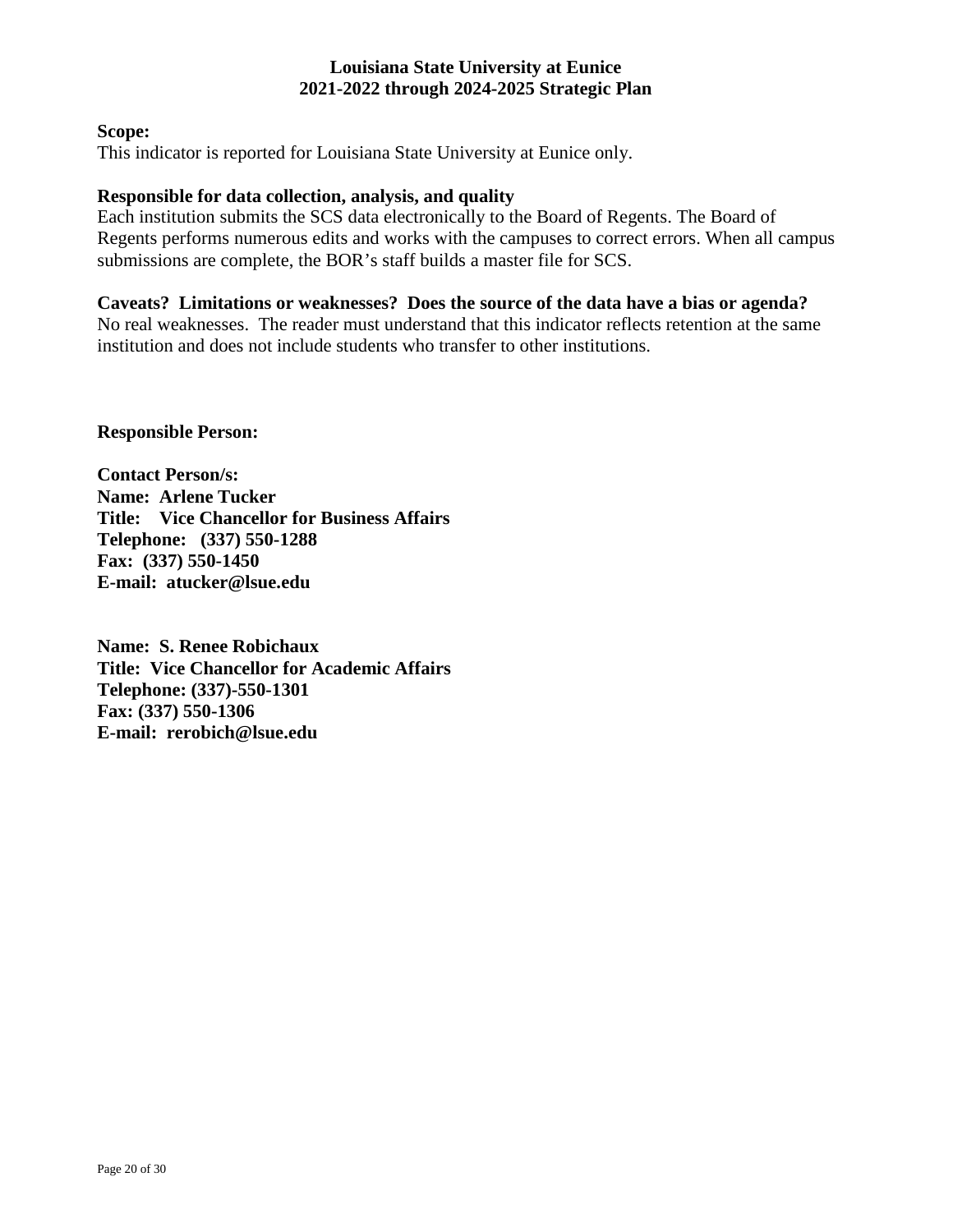## **PERFORMANCE INDICATOR DOCUMENTATION**

**Program:** Louisiana State University at Eunice

#### **Objective: II.2**:

Maintain the institutional statewide graduation rate (defined as a student completing an award within 150% of "normal time") from the baseline rate (Fall 2011 Cohort for all institutions) of -25.92% to 26.92% by 2022-23 (Fall 2016 cohort).

#### **Indicator Name:**

Number of students graduating at a **2-Year** institution identified in a first-time, full-time, degree seeking cohort, graduating within 150% of "normal" time of degree completion from the institution of initial enrollment

## **Indicator LaPAS PI Code**: new

**Type and Level:** Outcome, Supporting

#### **Rationale**:

The postsecondary education system must be committed not only to recruiting and enrolling students, but also to retain them in school, thus preparing them for more productive lives. It is important for the further development of the state's economy that a higher percentage of students who enroll in college earn a degree.

#### **Use**:

Increasing the number of graduates will lead to a more educated citizenry and as a result will contribute to higher incomes, greater economic productivity, and improved quality of life for Louisiana.

#### **Clarity:**

The indicator is calculated as a weighted composite of each campus's number of graduates. Each campus will report their individual graduation rate, while the systems will report an aggregate rate.

## **Validity, Reliability and Accuracy:**

The student cohort data includes those students who entered a four-year institution six year earlier (three years for community colleges) and reflects how many and what percentage graduated from the original institution.

## **Data Source, Collection and Reporting:**

The source of the data is the National Center for Education Statistics (NCES) Graduation Rate Survey (GRS). Each campus is responsible for the reporting and reliability of the data reported to NCES.

#### **Calculation Methodology:**

Graduation Rate is calculated by dividing the number of first time, full time graduates to the original cohort.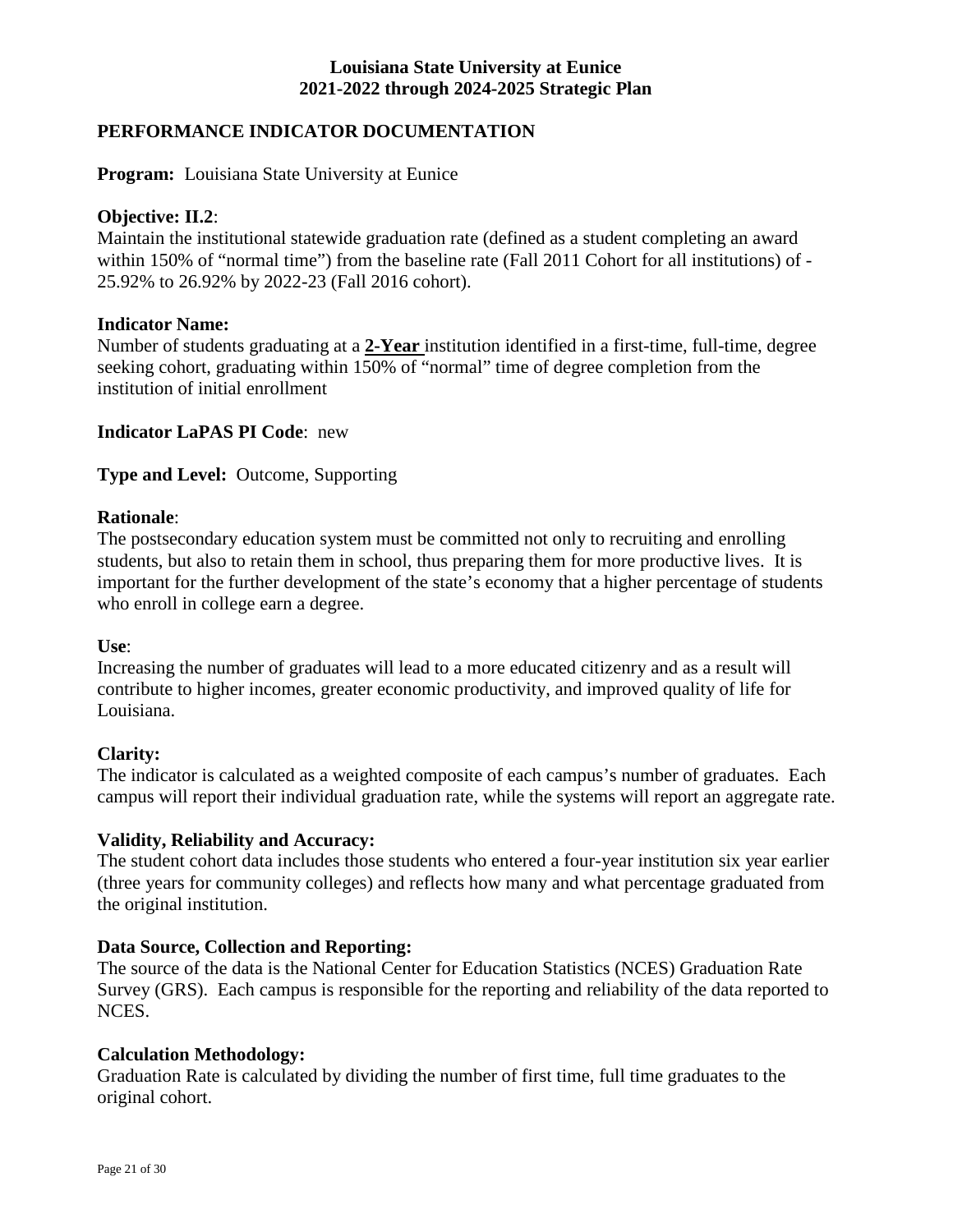#### **Scope:**

This indicator is reported for LSU at Eunice only.

#### **Responsible for data collection, analysis, and quality**

Each institution submits the SCS data electronically to the Board of Regents. The Board of Regents performs numerous edits and works with the campuses to correct errors. When all campus submissions are complete, the BOR's staff builds a master file for SCS.

**Caveats? Limitations or weaknesses? Does the source of the data have a bias or agenda?** No real weaknesses. The reader must understand that this indicator reflects retention at the same institution and does not include students who transfer to other institutions.

#### **Responsible Person:**

**Contact Person/s: Name: Arlene Tucker Title: Vice Chancellor for Business Affairs Telephone: (337) 550-1288 Fax: (337) 550-1450 E-mail: atucker@lsue.edu**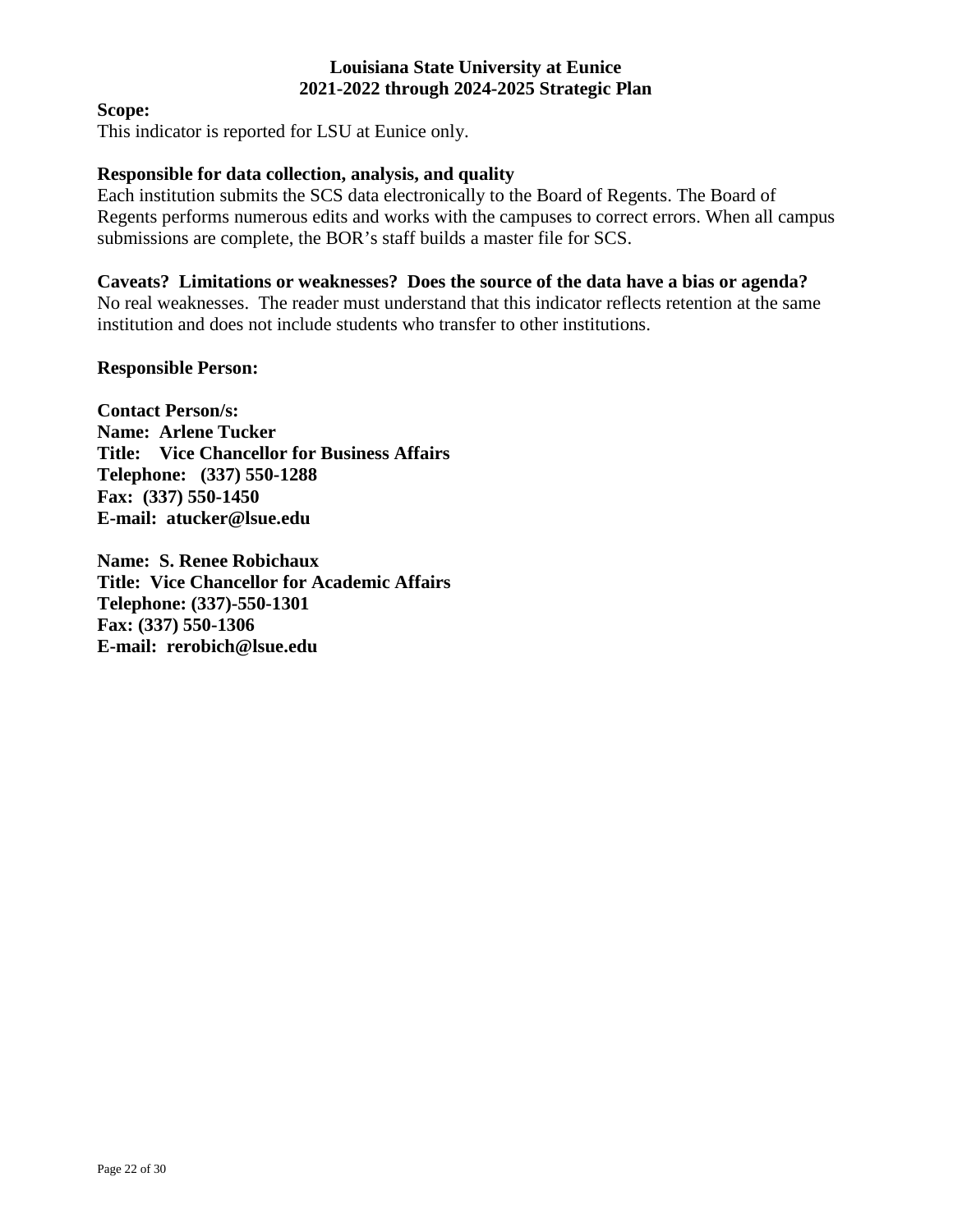## **PERFORMANCE INDICATOR DOCUMENTATION**

**Program:** Louisiana State University at Eunice

#### **Objective II.3:**

Increase the total number of 1-year Certificate completers in a given academic year from the baseline year number of 13 in 2017-18 to 23 in AY 2022-23. Students may only be counted once per award level.

**Indicator Name:** Total number of 1-year completers.

**Indicator LaPAS PI Code**: new

**Type and Level:** Output, Key

#### **Rationale**:

The mission of the LSU at Eunice is to produce well prepared graduates for Louisiana and the nation.

#### **Use**:

Increasing the number of graduates will lead to a more educated citizenry and as a result will contribute to higher incomes, greater economic productivity, and improved quality of life for Louisiana.

#### **Clarity:**

The indicator is calculated as a cumulative composite of each campus's degrees awarded.

#### **Validity, Reliability and Accuracy:**

Data will be retrieved from the Board of Regents' Statewide Completer System. This system has been in existence for over 25 years. The indicator will be reported for the prior academic year at the end of the fourth quarter

#### **Data Source, Collection and Reporting:**

The source of the data is the Board of Regents' Completers System. The BOR collects data on completers each July for the previous academic year.

#### **Calculation Methodology:**

This summary of a unique student count of completers for each award level offered at the institution.

#### **Scope:**

This indicator is reported for LSU at Eunice only.

#### **Responsible for data collection, analysis, and quality**

Each institution submits the SCS data electronically to the Board of Regents. The Board of Regents performs numerous edits and works with the campuses to correct errors. When all campus submissions are complete, the BOR's staff builds a master file for SCS.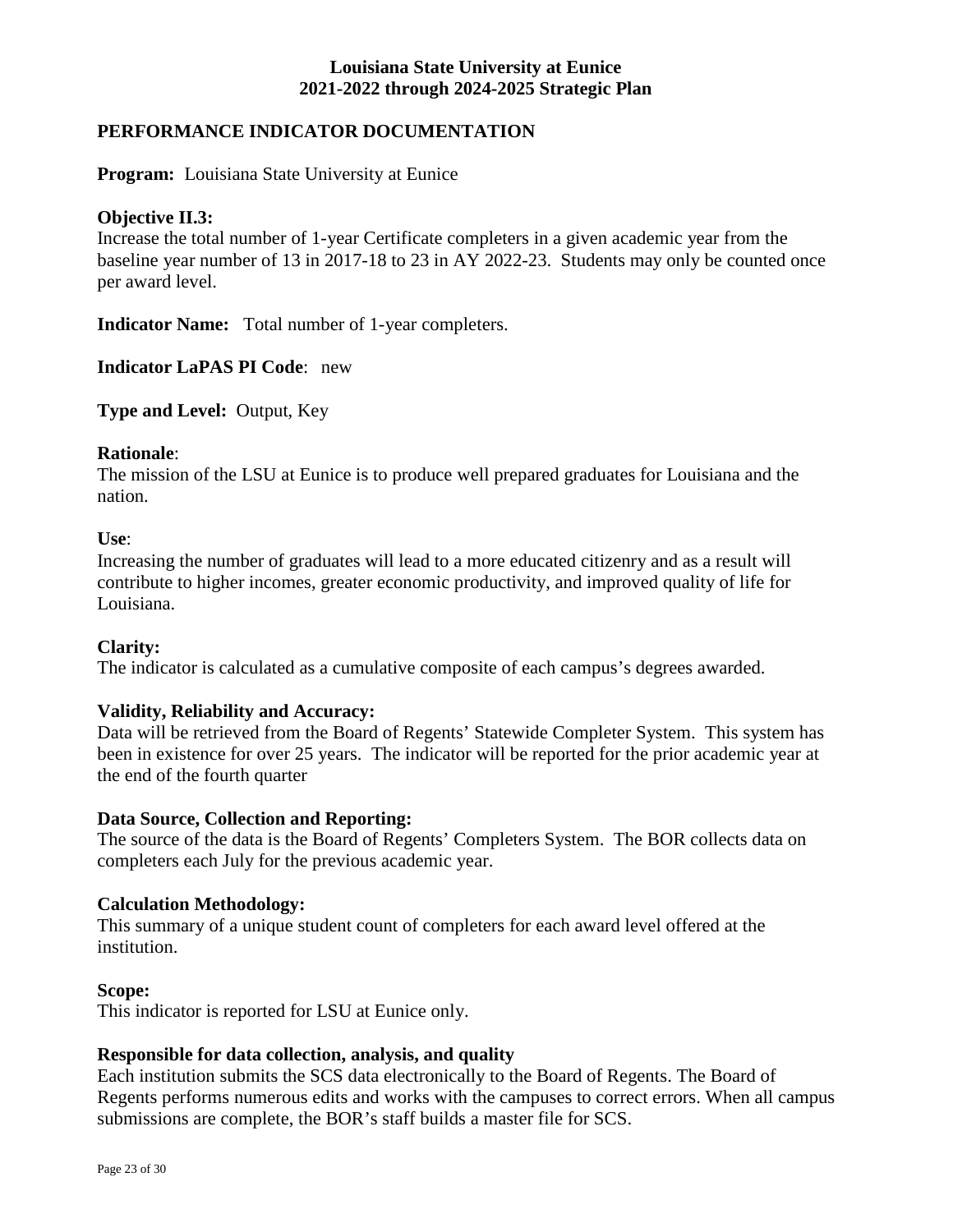## **Caveats:**

The award must be recognized by the Regents and included in the institutions' Curriculum inventory. Students may only be counted once per institution per award level within an academic year.

#### **Responsible Person:**

**Contact Person/s: Name: Arlene Tucker Title: Vice Chancellor for Business Affairs Telephone: (337) 550-1288 Fax: (337) 550-1450 E-mail: atucker@lsue.edu**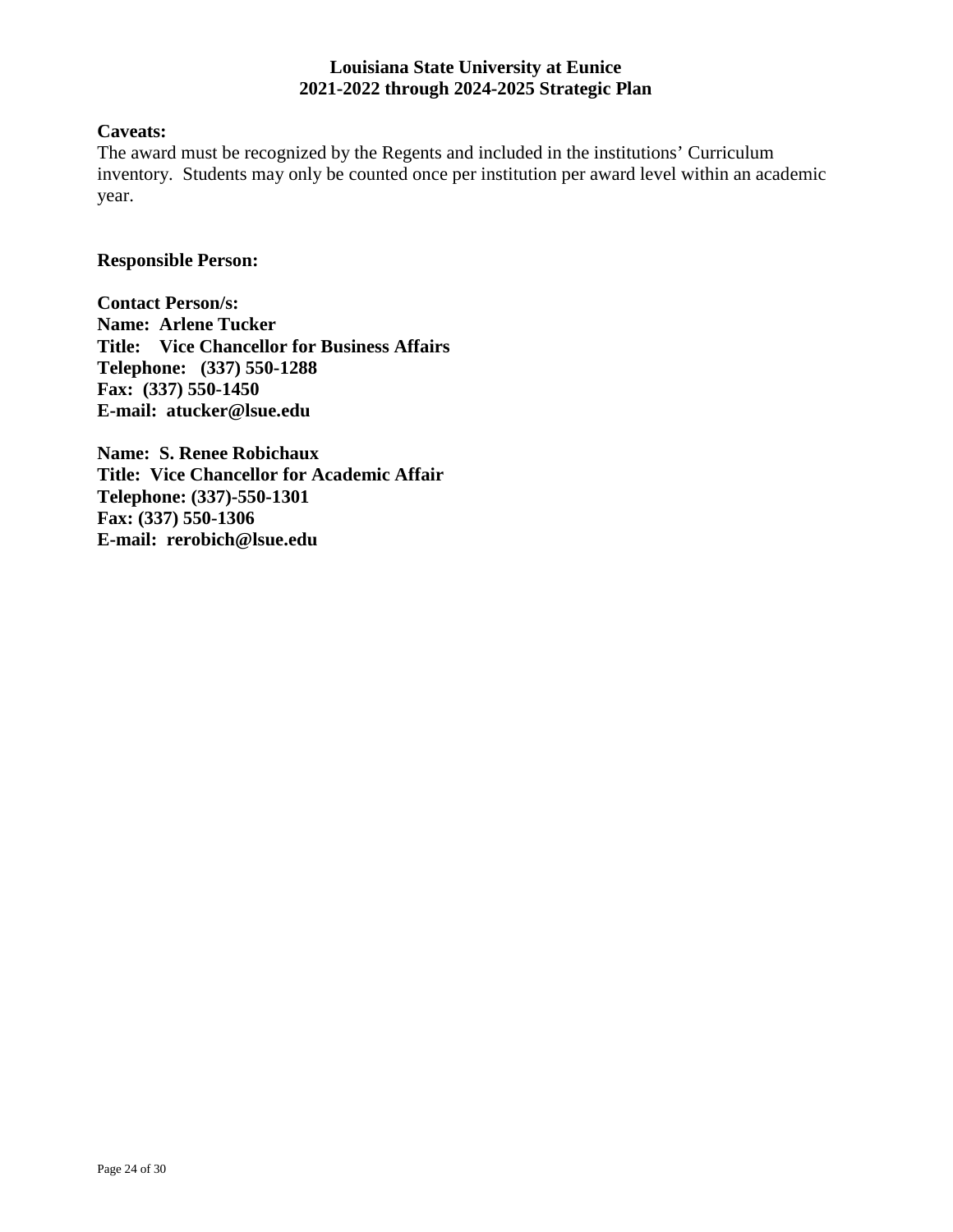## **PERFORMANCE INDICATOR DOCUMENTATION**

**Program:** Louisiana State University at Eunice

#### **Objective II.3:**

Increase the total number of 1-year Certificate completers in a given academic year from the baseline year number of 13 in 2017-18 to 23 in AY 2022-23. Students may only be counted once per award level.

**Indicator Name:** Total number of 1-year certificate completers.

**Indicator LaPAS PI Code**: new

**Type and Level:** Outcome, Supporting

#### **Rationale**:

The mission of the LSU at Eunice is to produce well prepared graduates for Louisiana and the nation.

#### **Use**:

Increasing the number of graduates will lead to a more educated citizenry and as a result will contribute to higher incomes, greater economic productivity, and improved quality of life for Louisiana.

#### **Clarity:**

The indicator is calculated as a cumulative composite of each campus's degrees awarded.

#### **Validity, Reliability and Accuracy:**

Data will be retrieved from the Board of Regents' Statewide Completer System. The indicator will be reported for the prior academic year at the end of the fourth quarter.

#### **Data Source, Collection and Reporting:**

The source of the data is the Board of Regents' Completers System. The BOR collects data on completers each July for the previous academic year.

#### **Calculation Methodology:**

This summary of a unique student count of completers for each award level offered at the institution.

#### **Scope:**

This indicator is reported for LSU at Eunice only.

## **Responsible for data collection, analysis, and quality**

Each institution submits the SCS data electronically to the Board of Regents. The Board of Regents performs numerous edits and works with the campuses to correct errors. When all campus submissions are complete, the BOR's staff builds a master file for SCS.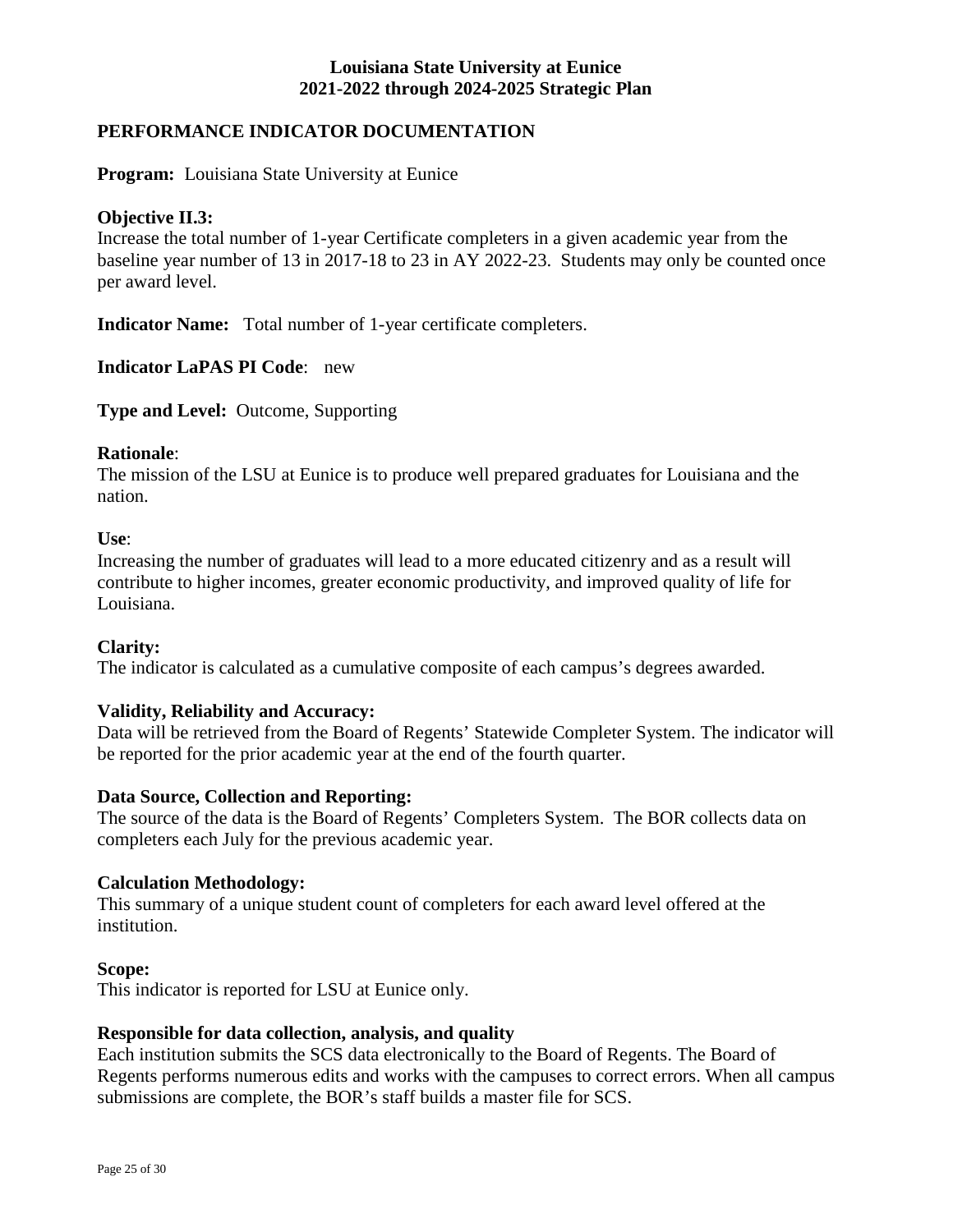## **Caveats:**

The award must be recognized by the Regents and included in the institutions' Curriculum inventory. Students may only be counted once per institution per award level within an academic year.

#### **Responsible Person:**

**Contact Person/s: Name: Arlene Tucker Title: Vice Chancellor for Business Affairs Telephone: (337) 550-1288 Fax: (337) 550-1450 E-mail: atucker@lsue.edu**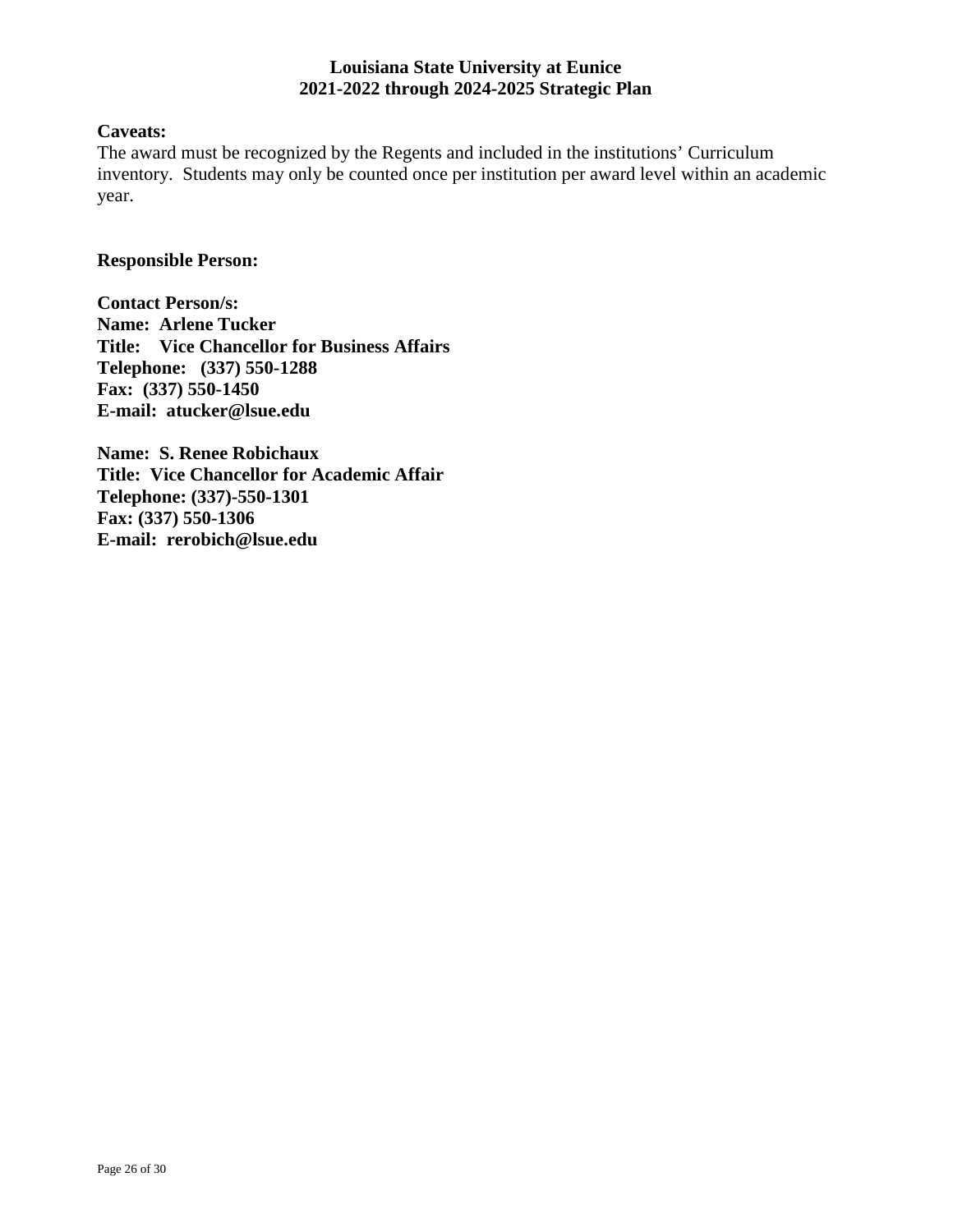## **PERFORMANCE INDICATOR DOCUMENTATION**

**Program:** Louisiana State University at Eunice

#### **Objective II.4:**

Increase the total number of Associate completers in a given academic year from the baseline year number of 293 in 2017-18 to 343 in AY 2022-23. Students may only be counted once per award level.

**Indicator Name:** Total number of completers for the associate level.

**Indicator LaPAS PI Code**: new

**Type and Level:** Output, Key

#### **Rationale**:

The mission of the LSU at Eunice is to produce well prepared graduates for Louisiana and the nation.

#### **Use**:

Increasing the number of graduates will lead to a more educated citizenry and as a result will contribute to higher incomes, greater economic productivity, and improved quality of life for Louisiana.

#### **Clarity:**

The indicator is the total number of students awarded degrees as the associate level. Students may only be counted once per institution per award level within a fiscal year.

## **Validity, Reliability and Accuracy:**

Data will be retrieved from the Board of Regents' Statewide Completer System.

## **Data Source, Collection and Reporting:**

The source of the data is the Board of Regents' Completers System. The BOR collects data on completers each July for the previous academic year. The indicator will be reported at the end of the fourth quarter for the prior fiscal year. This will allow time for collection, aggregation, and editing of the data.

#### **Calculation Methodology:**

This indicator is a unique student count of completers for the associate award level offered at the institution.

#### **Scope:**

This indicator is reported for LSU at Eunice only.

## **Responsible for data collection, analysis, and quality**

Each institution submits the SCS data electronically to the Board of Regents. The Board of Regents performs numerous edits and works with the campuses to correct errors. When all campus submissions are complete, the BOR's staff builds a master file for SCS.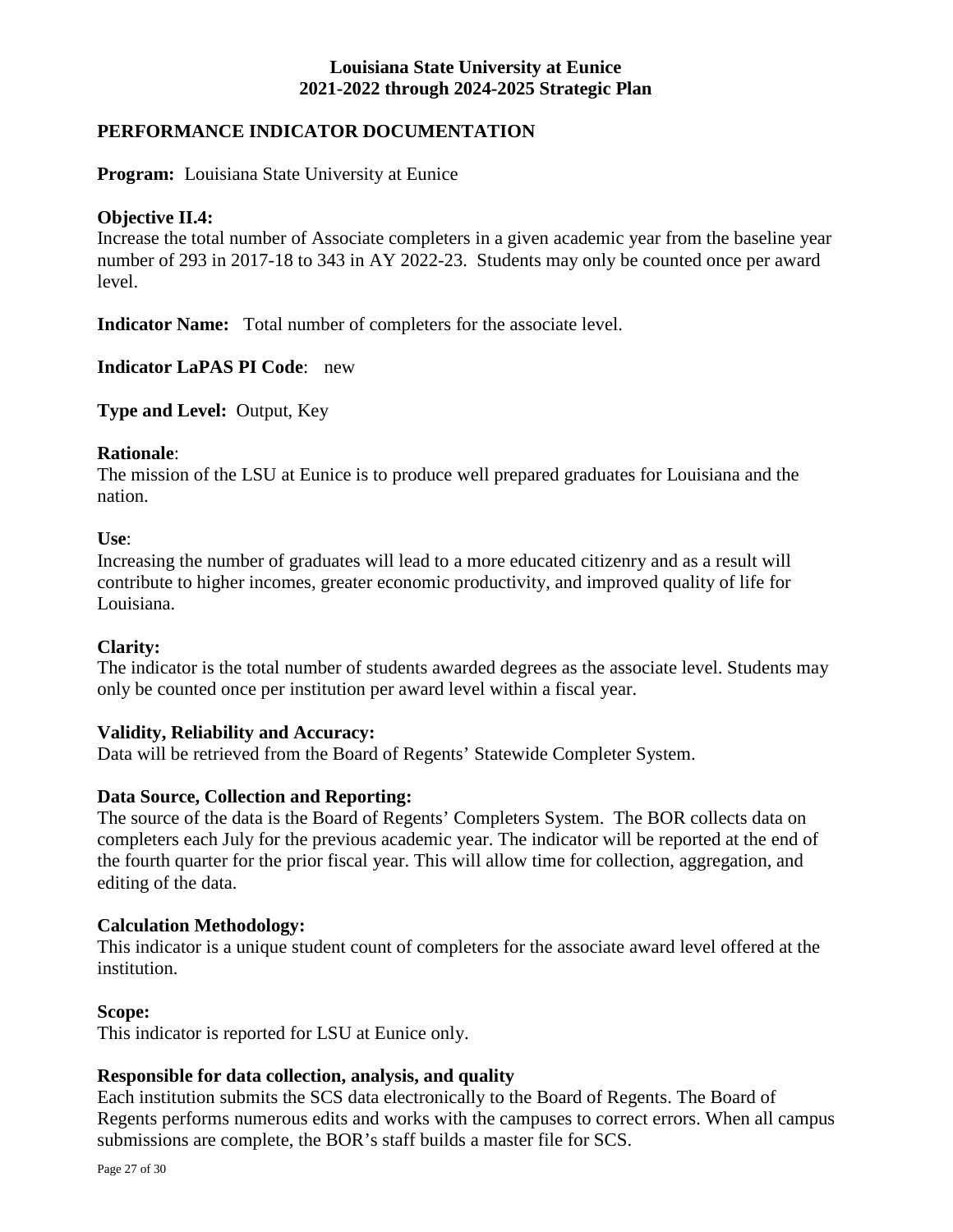## **Caveats:**

The award must be recognized by the Regents and included in the institutions' Curriculum inventory. Students may only be counted once per institution per award level within an academic year.

#### **Responsible Person:**

**Contact Person/s: Name: Arlene Tucker Title: Vice Chancellor for Business Affairs Telephone: (337) 550-1288 Fax: (337) 550-1450 E-mail: atucker@lsue.edu**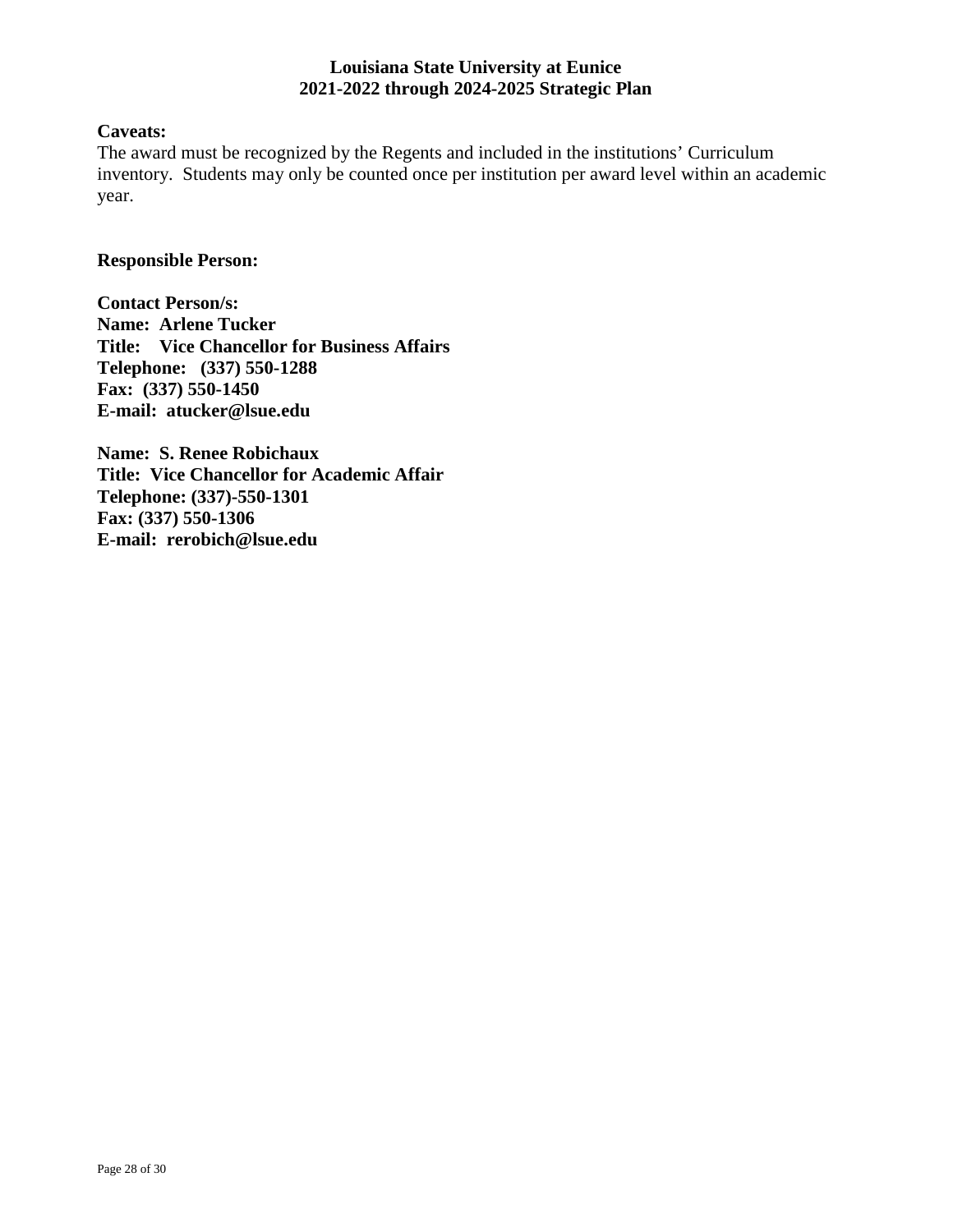## **PERFORMANCE INDICATOR DOCUMENTATION**

**Program:** Louisiana State University at Eunice

#### **Objective II.4:**

Increase the total number of Associate completers in a given academic year from the baseline year number of 293 in 2017-18 to 343 in AY 2022-23. Students may only be counted once per award level.

**Indicator Name:** Percentage change in the number of completers for the associate level from the baseline year.

**Indicator LaPAS PI Code**: new

**Type and Level:** Output, Supporting

#### **Rationale**:

The mission of the LSU at Eunice is to produce well prepared graduates for Louisiana and the nation.

#### **Use**:

Increasing the number of graduates will lead to a more educated citizenry and as a result will contribute to higher incomes, greater economic productivity, and improved quality of life for Louisiana.

## **Clarity:**

The indicator is the total number of students awarded degrees as the associate level. Students may only be counted once per institution per award level within a fiscal year.

## **Validity, Reliability and Accuracy:**

Data will be retrieved from the Board of Regents' Statewide Completer System.

#### **Data Source, Collection and Reporting:**

The source of the data is the Board of Regents' Completers System. The BOR collects data on completers each July for the previous academic year. The indicator will be reported at the end of the fourth quarter for the prior fiscal year. This will allow time for collection, aggregation, and editing of the data.

#### **Calculation Methodology:**

This indicator is a unique student count of completers for the associate award level offered at the institution.

#### **Scope:**

This indicator is reported for LSU at Eunice only.